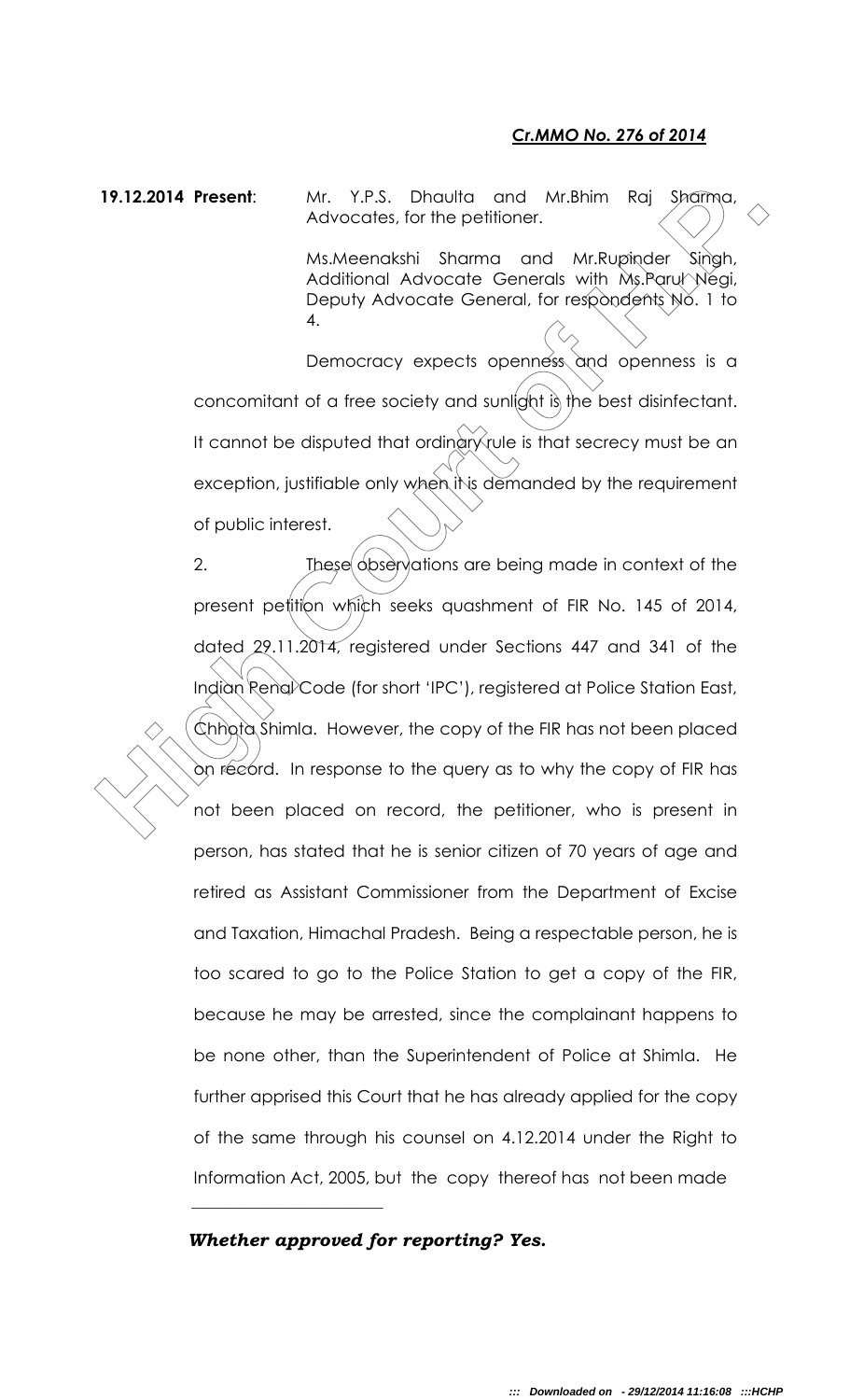available to him ostensibly because as per the usual practice, the outer limit of 30 days for supplying information as provided under  $\leq$ Section 7 of the Right to Information Act is always considered to be the inner limit by those in the helm of affairs.

**Example 19 Table 19 Table 20 Table 20 Table 20 Table 20 Table 20 Table 20 Table 20 Table 20 Table 20 Table 20 Table 20 Table 20 Table 20 Table 20 Table 20 Table 20 Table 20 Table 20 Table 20 Table 20 Table 20 Table 20 Ta** 3. Indisputably, for the present, (there is no provision for providing First Information Report under the codified limit, but then the liberty of an individual is inextricably linked with his right to be aware how he has been booked, under which law and what are the allegations set out against him. Liberty in freedom is the strongest passion of men and many have sacrificed their lives for the cause of liberty.

4.  $\hat{\mathcal{A}}$  At this stage, it would be appropriate to take note of the various provisions of the Code of Criminal Procedure (for short 'Code'):-



*(1) Every information relating to the commission of a cognizable offence, if given orally to an officer in charge of a police station, shall be reduced to writing by him or under his direction, and be read over to the informant; and every such information, whether given in writing or reduced to writing as aforesaid, shall be signed by the person giving it, and the substance thereof shall be entered in a book to be kept by such officer in such form as the State Government may prescribe in this behalf.* 

*(2) A copy of the information as recorded under sub-section (1) shall be given forthwith, free of cost, to the informant.* 

*(3) Any person, aggrieved by a refusal on the part of an officer in charge of a police station to record the information referred to in sub-section (1) may send the substance of such information, in writing and by post, to the Superintendent of Police concerned who, if satisfied that such information*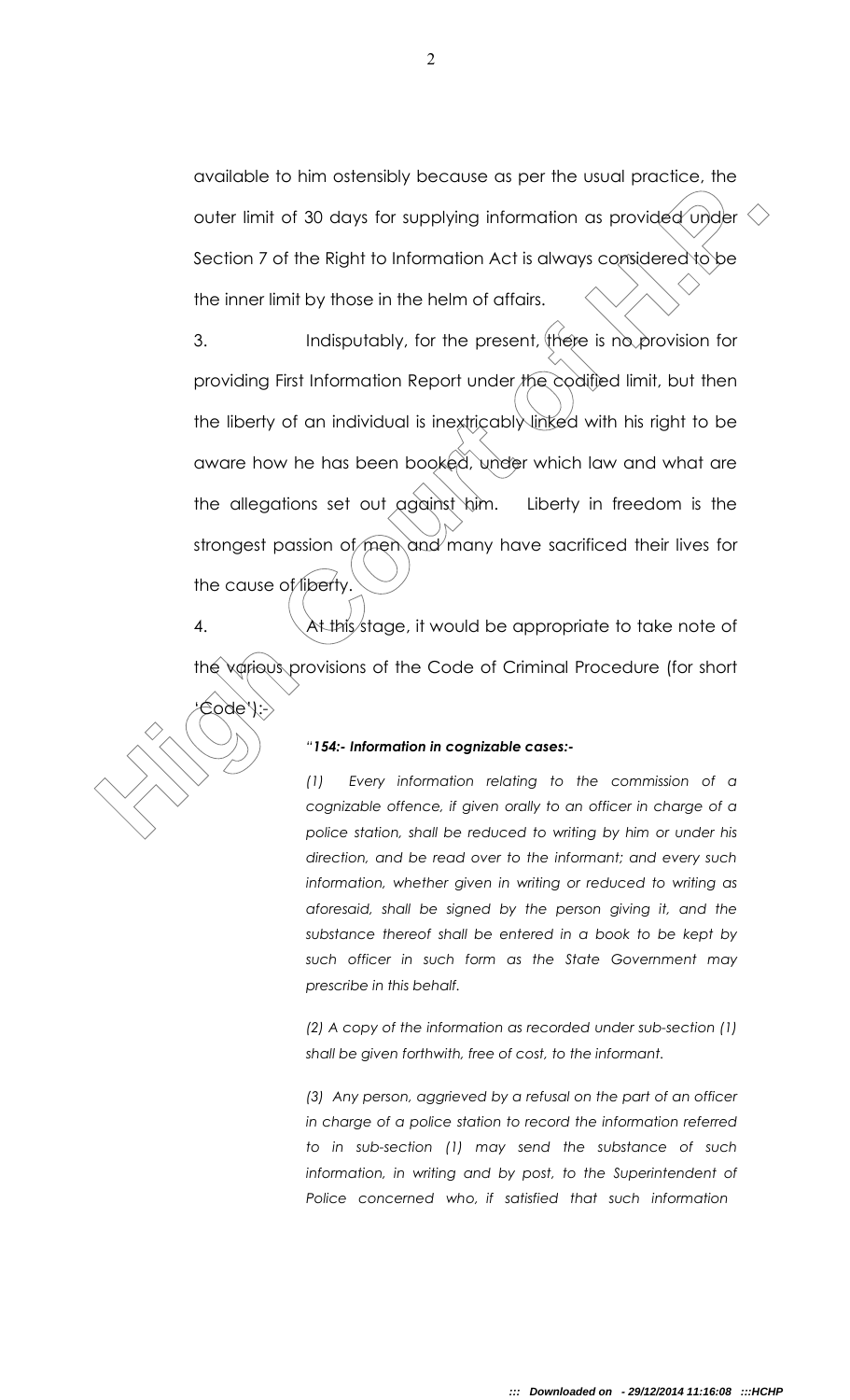*discloses the commission of a cognizable offence, shall either investigate the case himself or direct an investigation to be made by any police officer subordinate to him, in the manner provided by this Code, and such officer shall have all the powers of an officer in charge of the police station in relation to that offence."* 

Investigate in case timest or direct order to him, in the model of the model of the model of the model of the power of the power of the power of the power of the power of the power of the power of the power of the court of 5. Section 154 of the Code provides for information as to the cognizable cases and investigation of such cases, whereas Section 156 of the Code provides for police officer's power to investigate cognizable cases.  $\triangle$  atter investigation, final report is submitted by the police  $\log$  the Magistrate having territorial jurisdiction. After completion of investigation and submission of charge-sheet, before trial, the accused is entitled to copies of the police report as provided in Section 207 of the Code. The said Section reads as follows:-

*"207. Supply to the accused of copy of police report and other documents:- In any case where the proceedings has been instituted on a police report, the Magistrate shall without delay*  furnish to the accused, free of cost, a copy of each of the *following:-*

- *(i) the police report;*
- *(ii) the first information report recorded under section 154;*
- *(iii) the statements recorded under sub-section (3) of section 161 of all the persons whom the prosecution proposes to examine as its witnesses, excluding therefrom any part in regard to which a request for such exclusion has been made by the police officer under sub-section (6) of section 173;*
- *(iv) the confessions and statements, if any, recorded under section 164;*
- *(v) any other document or relevant extract thereof forwarded to the Magistrate with the police report under sub-section (5) of section 173;*

*Provided that the Magistrate may, after perusing any such part of a statement as is referred to in clause (iii) and considering the reasons given by the police officer for the*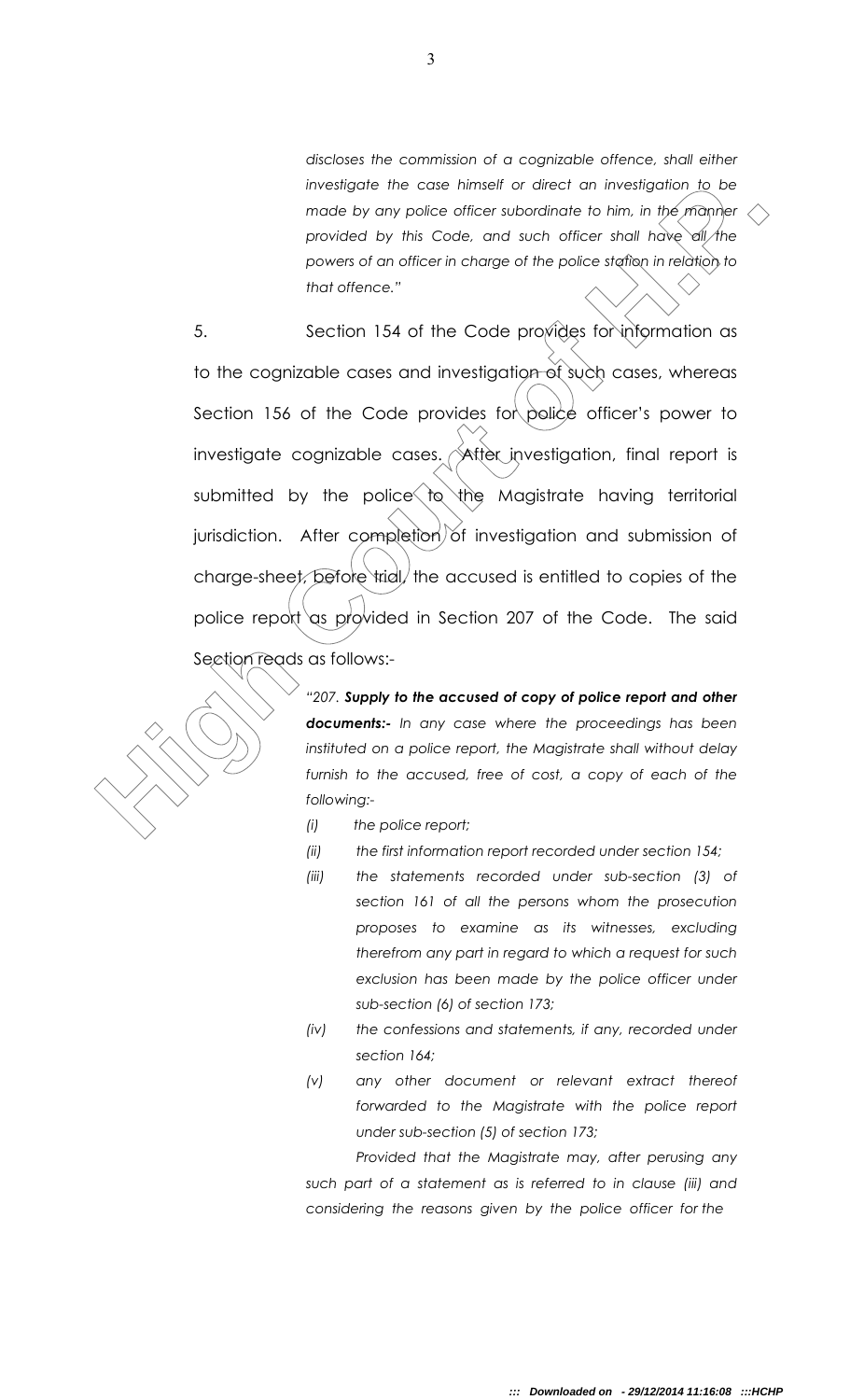*request, direct that a copy of that part of the statement or of such portion thereof as the Magistrate thinks proper, shall be furnished to the accused.* 

*Provided further that if the Magistrate is satisfied that any document referred to in clause (v) is voluminous, he shall, instead of furnishing the accused with a copy thereof, direct that he will only be allowed to inspect if either personally or through pleader in Court."*

such primes as the Magistrale thinks proper, spall to the motivate of the motivate of the motivate is satisfied that any<br>*High Court of H.P. The Court of Court of H.P.* The value is satisfied that any<br>*instead of tunising* 6. Section 207 of the Code, therefore, mandates that after completion of investigation and submission of final form before the learned Magistrate, it is the duty of the learned Magistrate to furnish the accused a free copy of the documents, which includes police report, FIR, statements recorded under Sections 161 and 164 of the Code etc. However, this provision comes into play only after the investigation is over and after submission of the final form. Prior to that, as noted above, there is no provision under the Code for an accused to be supplied with a  $\texttt{copyOf}/\texttt{the F.I.R.}$ 

7. Now in absence of copy of F.I.R., does the accused have an effective right to defend himself, especially when he is not in possession to know the nature of allegations so that he can approach an appropriate form for obtaining necessary relief for protecting his right and liberty. Is not the copy of FIR a public document?

8. Section 74 of the Indian Evidence Act (for short 'Act') deals with public documents and reads as follows:-

> *"74. Public documents. The following documents are public documents:-*

*(1) documents forming the acts, or records of the acts:-*

*(i) of the sovereign authority,*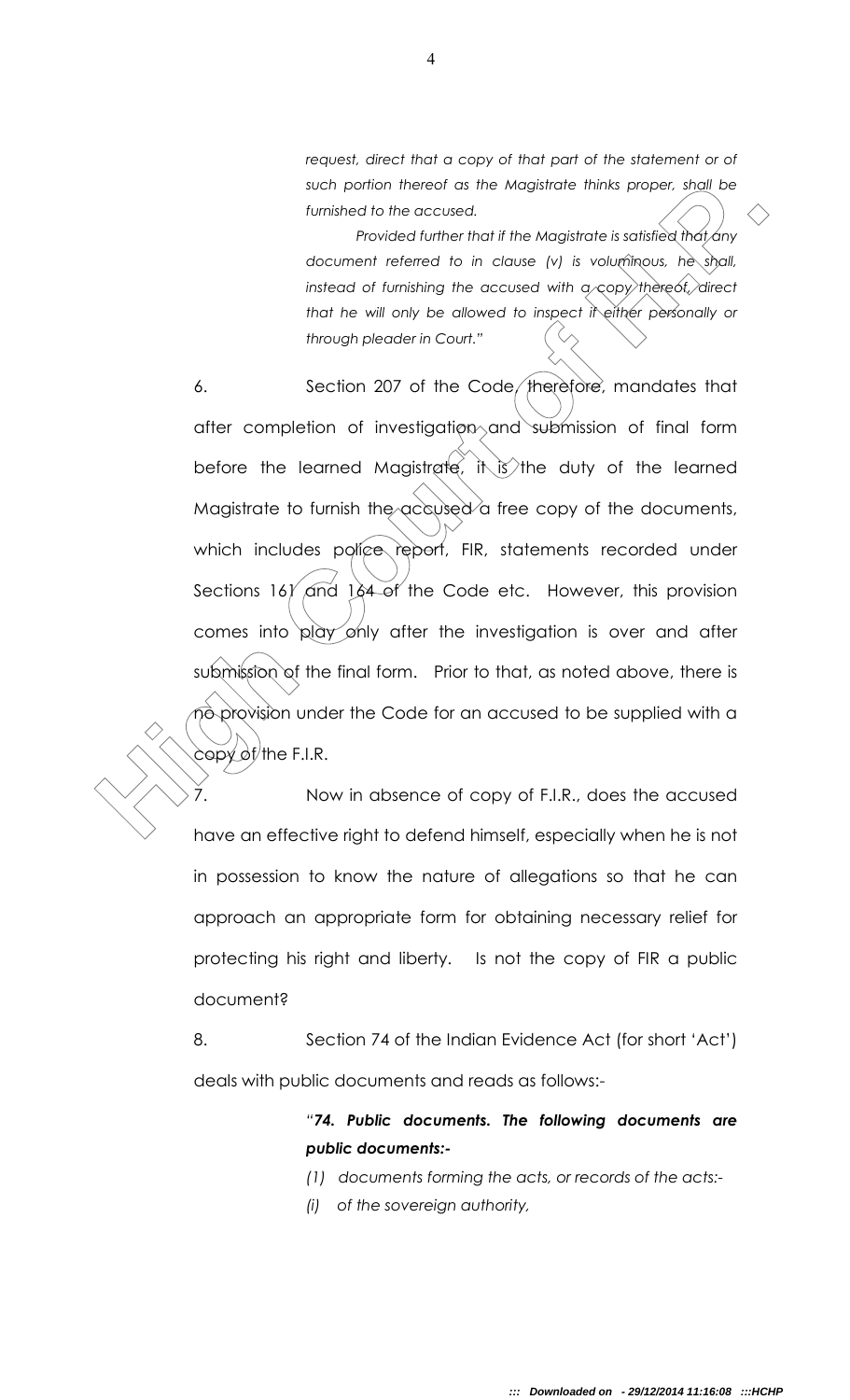- *(ii) of official bodies and tribunals, and*
- *(iii) of public officers, legislative, judicial and executive, (of any part of India or of the Commonwealth), or/of a foreign country;*
- *(2) public records kept (in any State) of private documents."*

9. Section 76 of the 'Act<sup>y'</sup> deals with certified copies of public documents and reads thus:

(iii) of public officers, legislative, judicial and executive,<br>
(of any part of halid or of the Commonwealth), by or<br>
of the right counters,"<br>
(b) public records kept (in any state) of galvatie<br>
documents."<br>
9. Section 76 *"76. Certified copies of Public Documents- Every public officer having the custody of a public document, which any person has a right to inspect, shall give that person on demand a copy of it on payment of the legal frees therefor, together with a certificate written at the foot of such copy that it is a true copy of such document or part thereof, as the case may be, and such certificate shall be dated and subscribed by such officer with his name and his official title, and shall be sealed, whenever such officer is authorized by law to make use of a*  seal; and such copies so certified shall be called certified *copies.* 

*Explanation- Any officer who, by the ordinary course of official duty, is authorized to deliver such copies, shall be deemed to have the custody of such documents within the meaning of this section."*

10. A Division Bench of Allahabad High Court in *Shyam Lal Vs. State of U.P. and others,* 1998 Crl.L.J 2879 has ruled that the First Information Report is a public document.

## 11. In *Chnnappa Andanappa Siddareddy and other Vs.*

*State,* 1980 Crl.L.J. 1022 has held thus:-

*"The FIR being a record of the acts of the public officers prepared in discharge of the official duty is such a public document as defined under Section 74 of the Evidence Act. Under Section 76 of the Evidence Act, every public officer having the custody of a public document, which any person has a right to inspect is bound to give such person on demand a copy of it on payment of the legal fees therefor."*

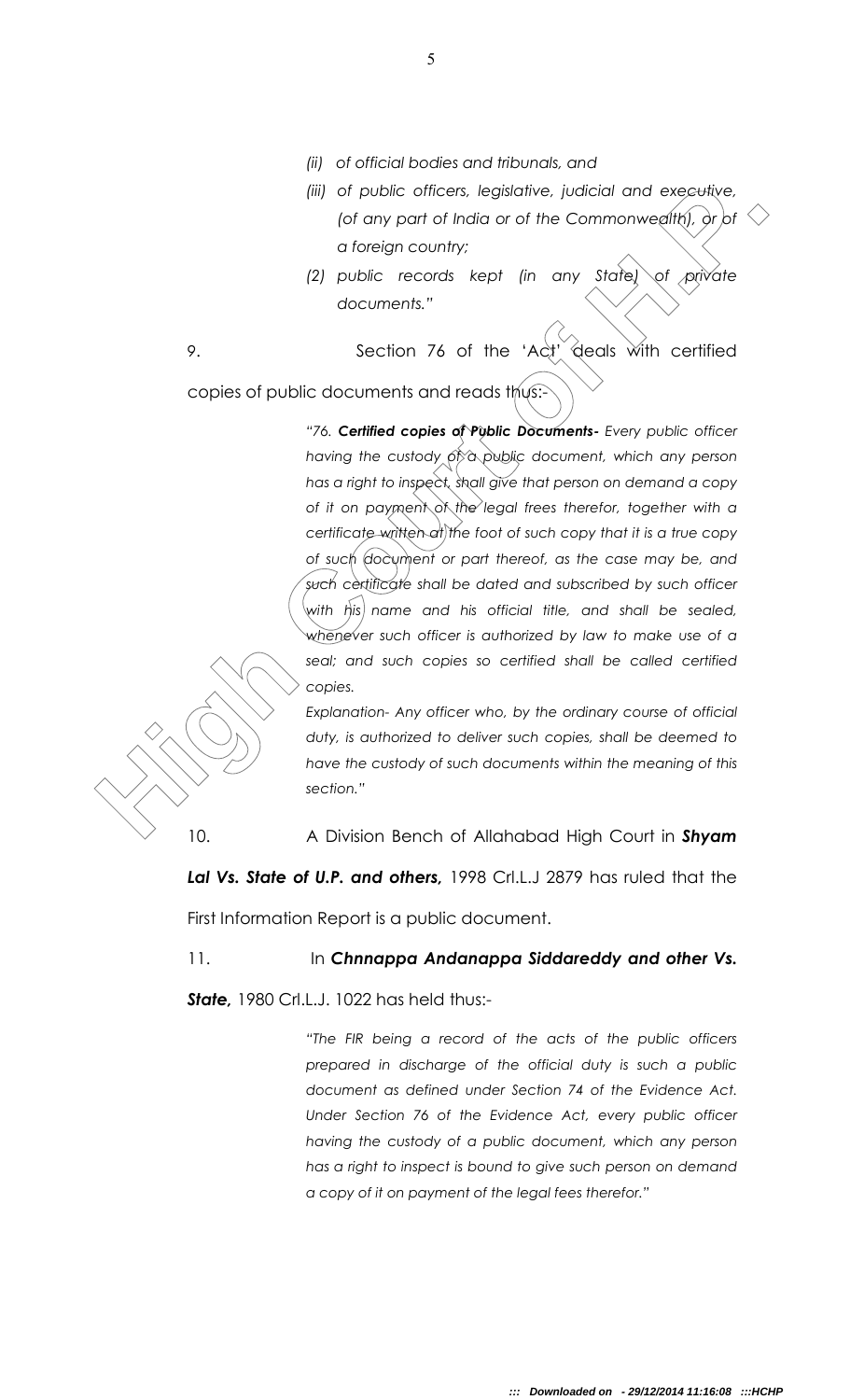12. A Division bench of Madhya Pradesh High Court in *Munna Singh Vs. State of M.P.,* 1989 Crl.L.J. 580 has opined that a First Information Report is not a privilege document under the Evidence Act.

A Division bench of Madhya Pracesh High Court in<br> **Munna Singh Vs. State of M.P.**, 1989 Crl.L.J. 580 has opined that a<br>
First Information Report is not a privilege document under the<br>
Evidence Act.<br>
13. Learned Single Judg 13. Learned Single Judge of the Calcutta High Court in **Sardar Dapinder Singh Bath Vs. State of West Bengal** writ petition (W) No. 5474 of 2007 has held that  $\alpha$ s soon as an FIR is registered, it becomes a public document and members of the public are entitled to have certified copy thereof. Thus there can be no trace of doubt that FIR is a public document as defined under Section 74 of the Evidence Act.

14. Now once it is concluded that FIR is a public document, then the accused at least should be entitled to the  $\langle c\phi p\rangle$  thereof. At this stage, it will be advantageous to make reference to a Division Bench of Delhi High Court in *Court on its own Motion Vs. State,* Writ Petition (Cr.) Nol. 468 of 2010, wherein the Court was seized with the same question and it was held as follows:-

> *"22. Presently, coming to the entitlement of the accused to get a copy of FIR, we may notice few decisions in the field. In Dhanpat Singh v. Emperor, AIR 1917 Patna 625, it has been held thus:*

> > *"… It is vitally necessary that an accused person should be granted a copy of the first information at the earliest possible state in order that he may get the benefit of legal advice. To put difficulties in the way of his obtaining such a copy is only creating a temptation in the way of the officers who are in possession of the originals."*

*23. The High Court of Calcutta in Panchanan Mondal v. The State, 1971 Crl.L.J. 875 has opined that the accused is entitled to a copy of the FIR on payment of legal fees at any stage. After*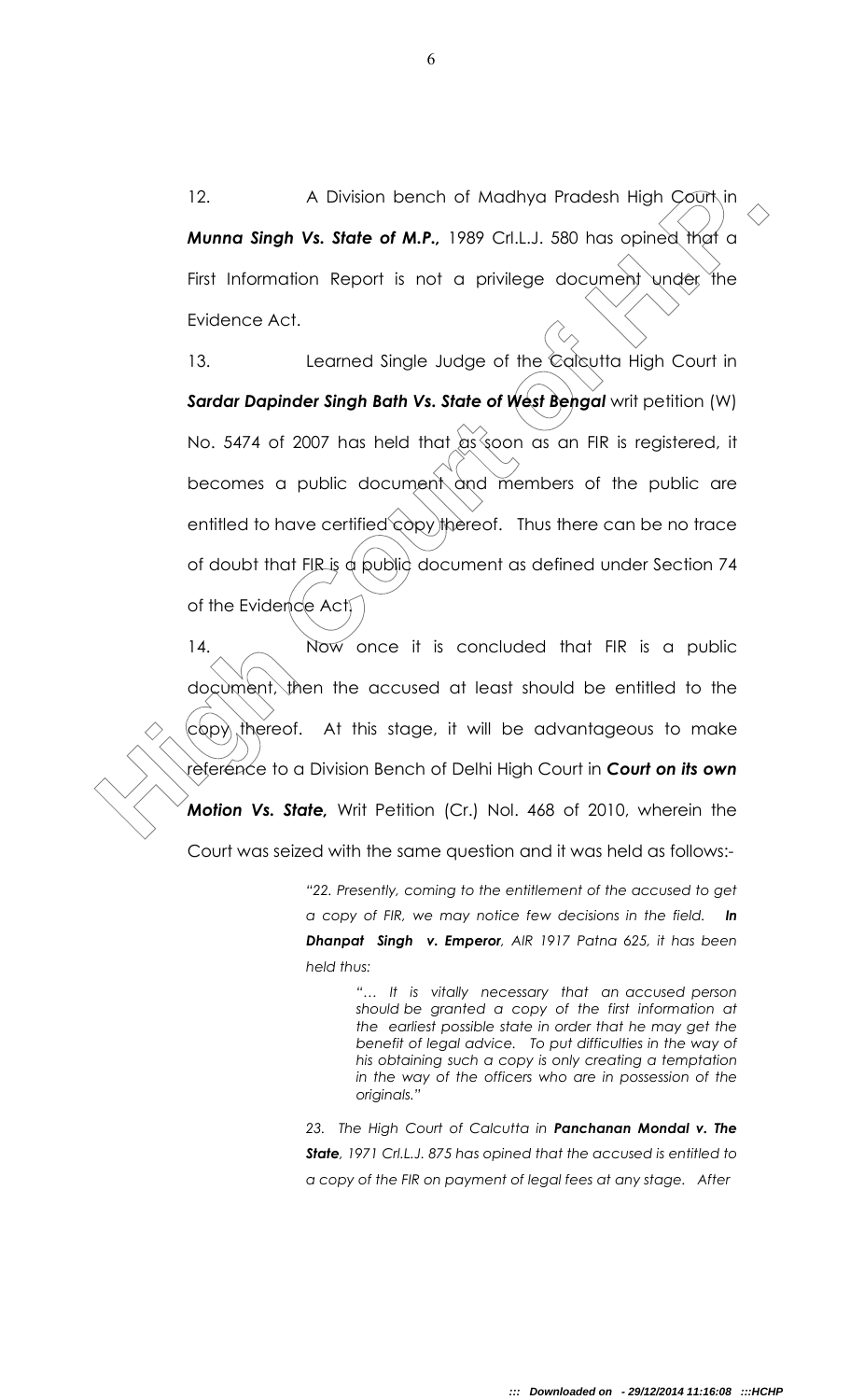*so opining, the learned Judge proceeded to deal with the facet of prejudice in the following terms:*

> *"The question of prejudice of the accused on account of the denial of the copy of the FIR at the earlier stage therefore assumes greater importance and on*  a proper consideration thereof, I hold th*a*t it is *expedient in the interests of justice that a certified copy of the first information report, which is a public document, should be granted to the accused on his*  payment of the legal fees therefor at any stage even earlier than the stage of \$,173(4) of the Code of *Criminal Procedure. At the later stage of accused will have the right to have a free copy but the same would not take away the right he already has in law to have a certified* copy of the first information report *on payment of the legal fees."*

## *24. In Jayantibhai Lalubhai Patel v. The State of Gujarat, 1992*

*Crl. L.J. 2377, the High Court of Gujarat has ruled thus:*

Hote of prejudice in the following learns:<br>
The question of prejudice of the course of the occurred on occidation<br>
of the densing of the course of the FR of the Governor of proper consideration theres,  $\frac{1}{n}$ , helpid, *"6. …whenever FIR is registered against the accused, a copy of it is forwarded to the Court under provisions of the Code; Thus it becomes a public document. Considering (1) of the provisions of Art.21 of the Constitution of India, (2) First Information Report is a public document in view of S.74 of the Evidence Act; (3) Accused gets right as allegations are made against him under provisions of S.76 of the Indian Evidence Act, and (4) FIR is a document to which S.162 of the Code does not apply and is of considerable value as on that basis investigation commenced and that is the first version of the prosecution, as and when application is made by accused for a certified copy of the complaint, the Court to which it is forwarded should give certified copy of the FIR, if the application and legal fees thereof have been tendered for the same in the Court of law..."*

25. The situation can be viewed from the constitutional *perspective. Article 21 of the Constitution of India uses the expression 'personal liberty'. The said expression is not restricted to freedom from physical restraint but Includes a full range of rights which has been interpreted and conferred by the Apex*  Court in a host of decisions. It is worth noting, the great *philosopher Socrates gave immense emphasis on 'personal liberty'. The State has a sacrosanct duty to preserve the liberties of citizens and every act touching the liberty of a citizen has to be tested on the anvil and touchstone of Article 21 of the Constitution of India, both substantive and also on the canons of procedural or adjective law. Article 22 of the Constitution of India also has significant relevance in the present context inasmuch as it deals with protection against* 

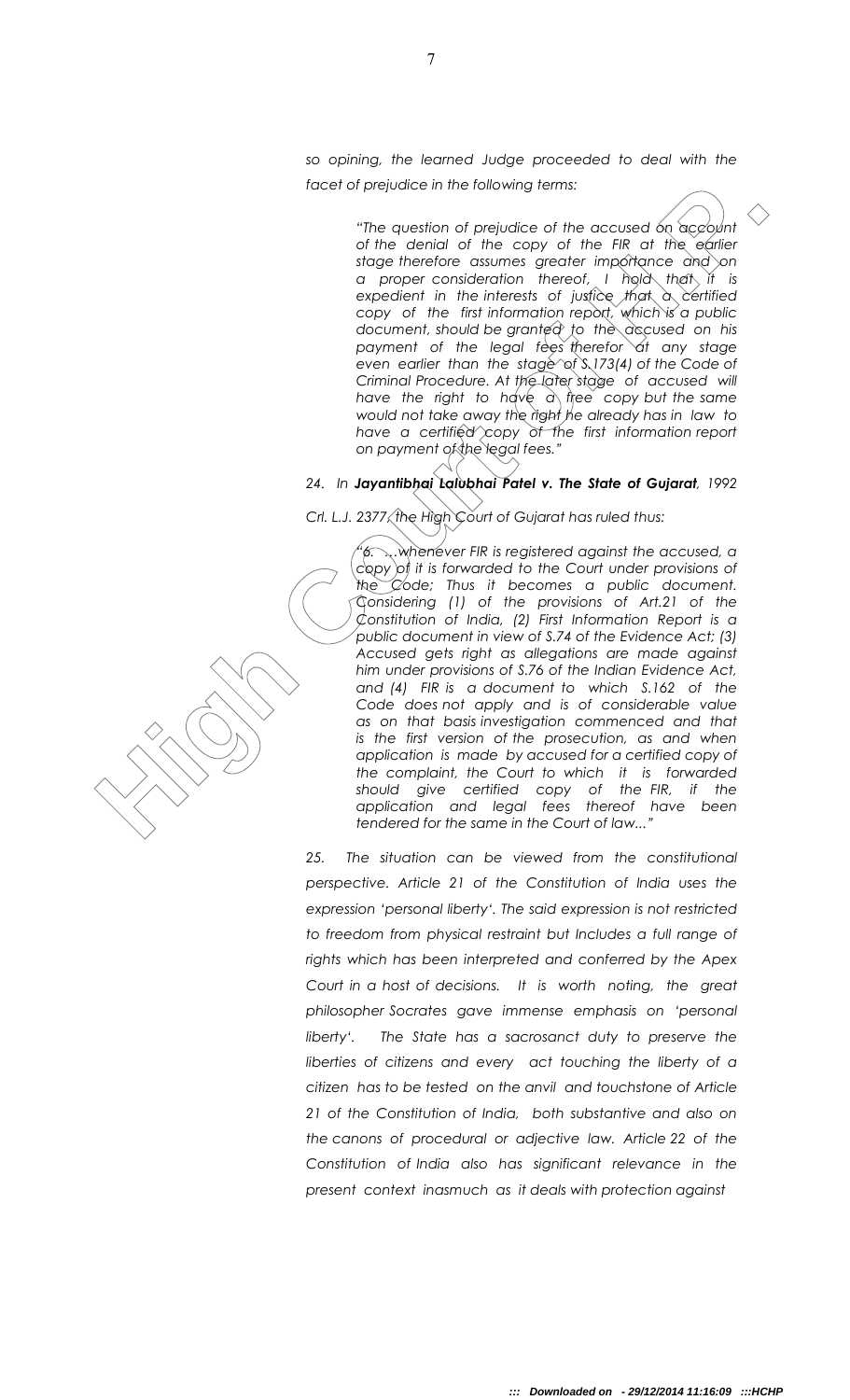*arrest and detention in certain cases. For the sake of completeness, we think it apposite to reproduce Articles 21 and 22 of the Constitution of India:*

> *"21. Protection of life and personal liberty- No person shall be deprived of his life or personal liberty except according to procedure established by law.*

> *22. Protection against arrest and detention in certain cases –*

> *(1) No person who is arrested shall be detained in custody without being informed, as soon as may be, of the grounds for such arrest nor shall he be denied the right to consult, and to be defended by, a legal practitioner of his choice.*

complete the third is opposite to reproduce Antices 21 ond<br>
22 of the Constitution of India<br>
22 of the Constitution of India<br>
22 of the Constitution of India<br>
22 of the distribution of India<br>
23 of the distribution of Indi *(2) Every person who is arrested and detained in custody shall be produced before the nearest magistrate within a period of twenty-four hours of such arrest excluding the time necessary for the journey from the place of arrest to the court of the magistrate and no such person shall be detained in custody beyond the said period without the authority of a magistrate.*

*(3) Nothing in clauses (1) and (2) shall apply-*

*(a) to any person who for the time being is an enemy alien; or*

*(b) to any person who is arrested or detained under any law providing for preventive detention.*

*(4) No law providing for preventive detention shall authorise the detention of a person for a longer period than three months unless-(a) an Advisory Board consisting of persons who are, or have been, or are qualified to be appointed as, Judges of a High Court has reported before the expiration of the said period of three months that there is in its opinion sufficient cause for such detention:*

> *Provided that nothing in this sub-clause shall authorise the detention of any person beyond the maximum period prescribed by any law made by Parliament under subclause (b) of clause (7); or*

*(b) such person is detained in accordance with the provisions of any law made by Parliament under subclauses (a) and (b) of clause (7).*

*(5) When any person is detained in pursuance of an order made under any law providing for preventive detention, the authority making the order shall, as soon as may be, communicate to such person the grounds on which the order has been made and shall afford him the earliest opportunity of making a representation against the order.*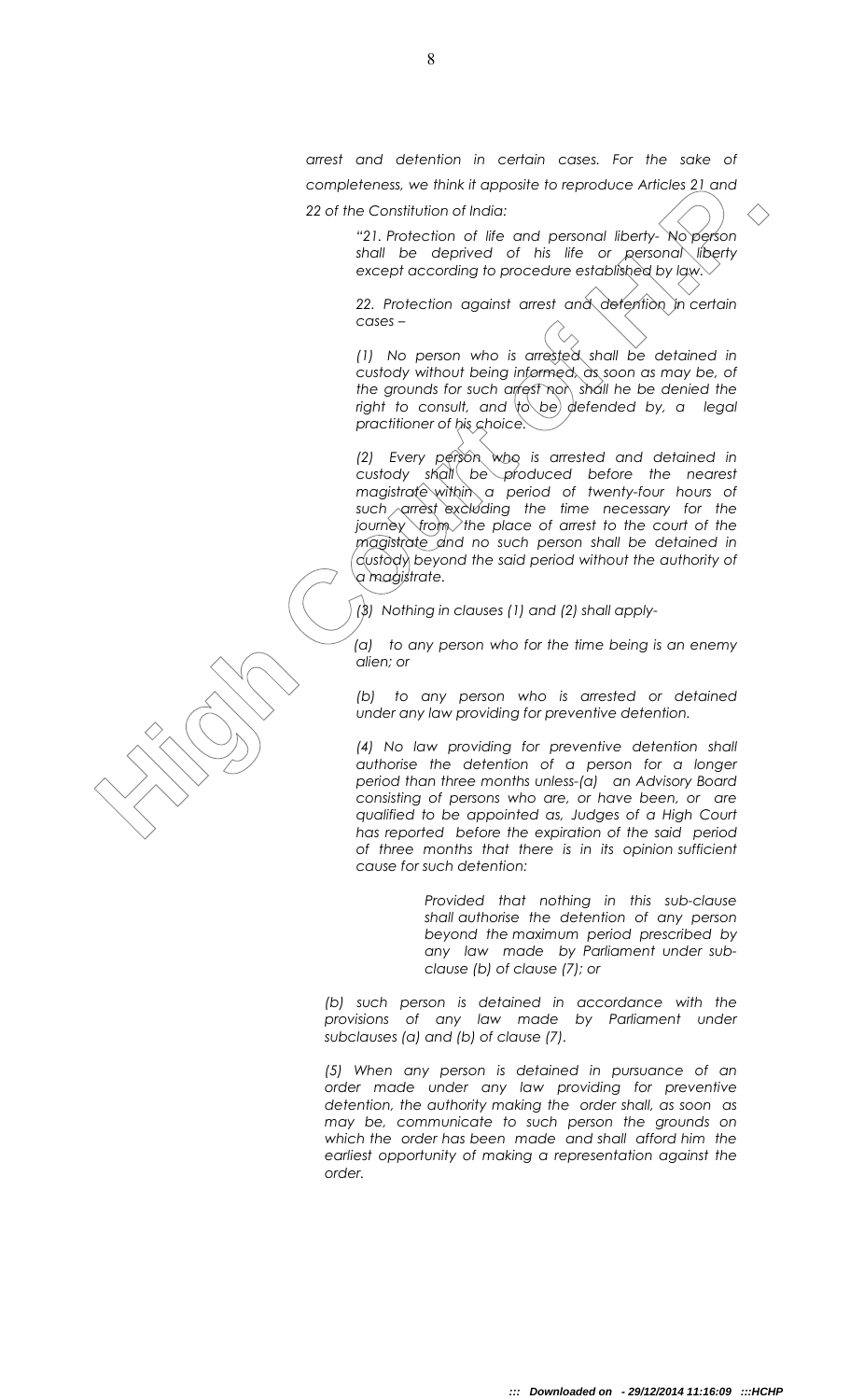*(6) Nothing in clause (5) shall require the authority making any such order as is referred to in that clause to disclose facts which such authority considers to be against the public interest to disclose.*

*(7) Parliament may by law prescribe-*

*(a) the circumstances under which, and the class or classes of cases in which, a person may be detained for a period longer than three months under any law providing for preventive detention without obtaining the opinion of an Advisory Board in accordance with the provisions of subclause (a) of clause (4);*

*(b)* the maximum period for which any person may in any *class or classes of cases be detained under any law providing for preventive detention; and* 

*(c) the procedure to be followed by an Advisory Board in an inquiry under sub-clause (a) of clause (4)."*

*26. The Constitution Bench in Shri Gurbaksh Singh Sibbia and* 

*others v. State of Punjab, (1980) 2 SCC 565 has held thus:*

mother give such a die network of the first distance of the first distance of the first distance of the pole interest of the pole interest of the pole interest of the pole interest of the pole interest of the pole interest *"26. … No doubt can linger after the decision in Maneka Gandhi v. Union of India, (1978) 1 SCC 248, that in order to meet the challenge of Article 21 of the Constitution, the procedure established by law for depriving a person of his liberty must be fair, just and reasonable. Section 438, in the form in which it is conceived by the legislature, is open to no exception on the ground that it prescribes a procedure which is unjust or unfair. We ought, at all costs, to avoid throwing it open to a Constitutional challenge by reading words in it which are not to be found therein."*

*27. In Gudikanti Narasimhulu v. Public Prosecutor, (1978) 1 SCC* 

*240, it has been held thus:*

*"…the issue of bail is one of liberty, justice, public safety and burden of the public treasury, all of which insist that a developed jurisprudence of bail is integral to a socially sensitized judicial process…. After all, personal liberty of an accused or convict is fundamental, suffering lawful eclipse only in terms of procedure established by law. The last four words of Article 21 are the life of that human right."*

*28. In Ranjitsing Brahmajeetsingh Sharma v. State of Maharashtra and another, (2005) 5 SCC 294, while reiterating that presumption of innocence is a human right, the three-Judge Bench has held thus:*

> *"35. …Article 21 in view of its expansive meaning not only protects life and liberty but also envisages a fair procedure. Liberty of a person should not ordinarily be interfered with unless there exit cogent grounds therefor."*

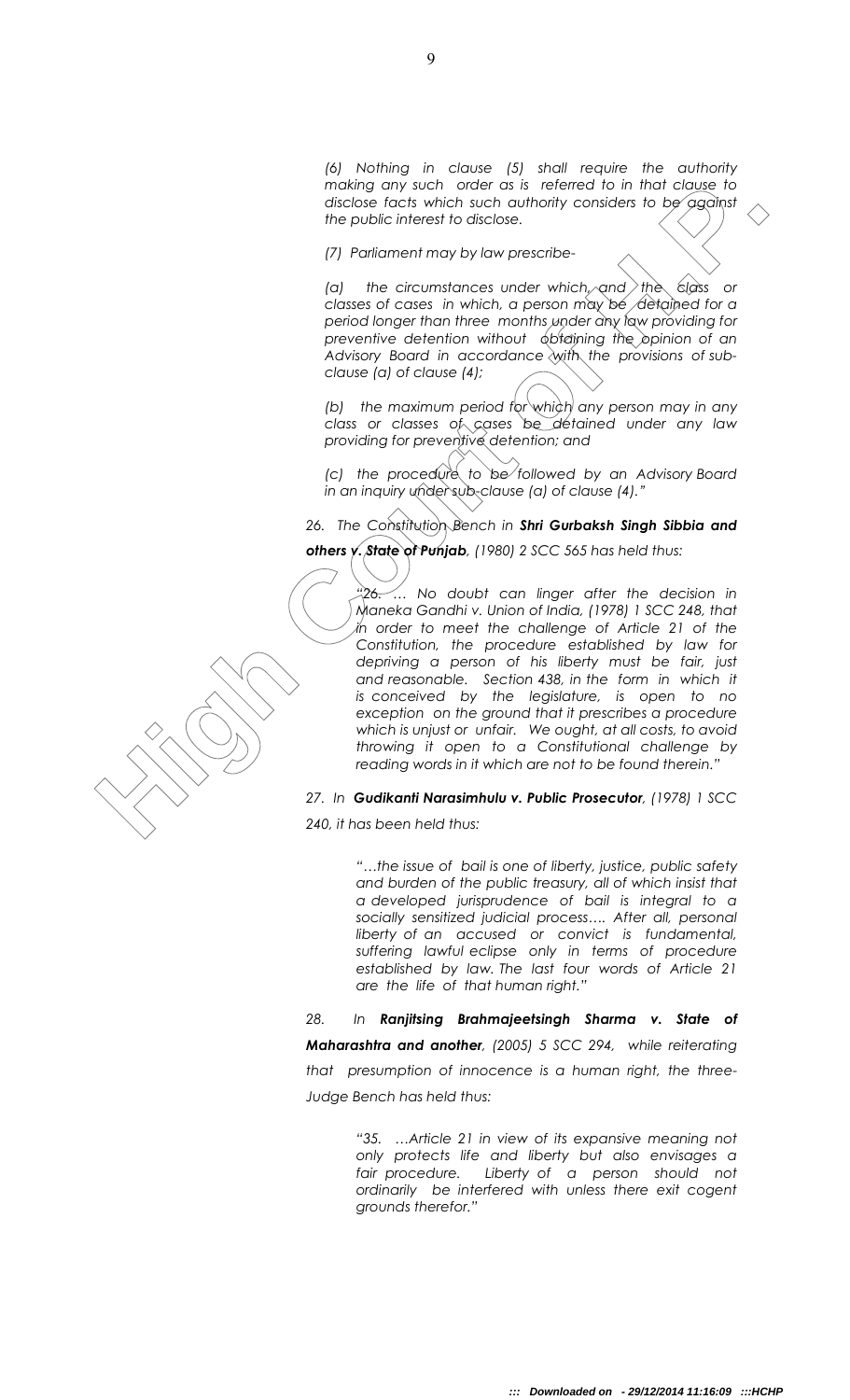*29. In State of West Bengal and others v. Committee for Protection of Democratic Rights, West Bengal and others, (2010) 3 SCC 571, the Apex Court has expressed thus:*

**Photochology of the countries of the state of the state of the state of the state of the state of the state of the state of the state of the state of the state of the state of the state of the state of the state of the st** *"68(ii) Article 21 of the Constitution in its broad perspective seeks to protect the persons of their lives and personal liberties except according to the procedure established by law. The said article in its broad application not only takes within its fold enforcement of the rights of an accused but also the rights of the victim. The State has a duty to enforce the human rights of a citizen providing for fair and impartial investigation against any person accused of commission of a coghizable offence, which may include its own officers. In certain situations even a* witness to the crime may seek for and shall be *granted protection by the State."*

*30. In Narendra Singh and another v. State of M.P., (2004) 10 SCC 699, the Apex Court has observed that presumption of innocence is a human right.*

*31. In this context, we may refer with profit the decision in Som Mittal v. Government of Karnataka, (2008) 3 SCC 753, wherein it has been stated thus:*

> *"46. The right of liberty under Article 21 of the Constitution is a valuable right, and hence should not be*  lightly interfered with. It was won by the people of *Europe and America after tremendous historical struggles and sacrifices. One is reminded to Charles Dickens's novel A Tale of Two Cities in which Dr. Manette was incarcerated in the Bastille for 18 years on a mere lettre de cachet of a French aristocrat, although he was innocent."*

*32. The Apex Court in D.K. Basu v. State of West Bengal, AIR 1997 SC 610, while emphasizing on personal liberty in a civilized society on the backdrop of constitutional philosophy especially enshrined under Articles 21 and 22(1) of the Constitution of India, has expressed thus:*

> *"22. … The rights inherent in Articles 21 and 22(1) of the Constitution require to be jealously and scrupulously protected. We cannot wish away the problem. Any form of torture or cruel, inhuman or degrading treatment would fall within the inhibition of Article 21 of the Constitution, whether it occurs during investigation, interrogation or otherwise. If the functionaries of the Government become law breakers, it is bound to breed contempt for law and would encourage lawlessness and every man would have the tendency to become law unto himself thereby leading to anarchism. No civilised nation can permit that to happen. Does a citizen shed off his fundamental right to*

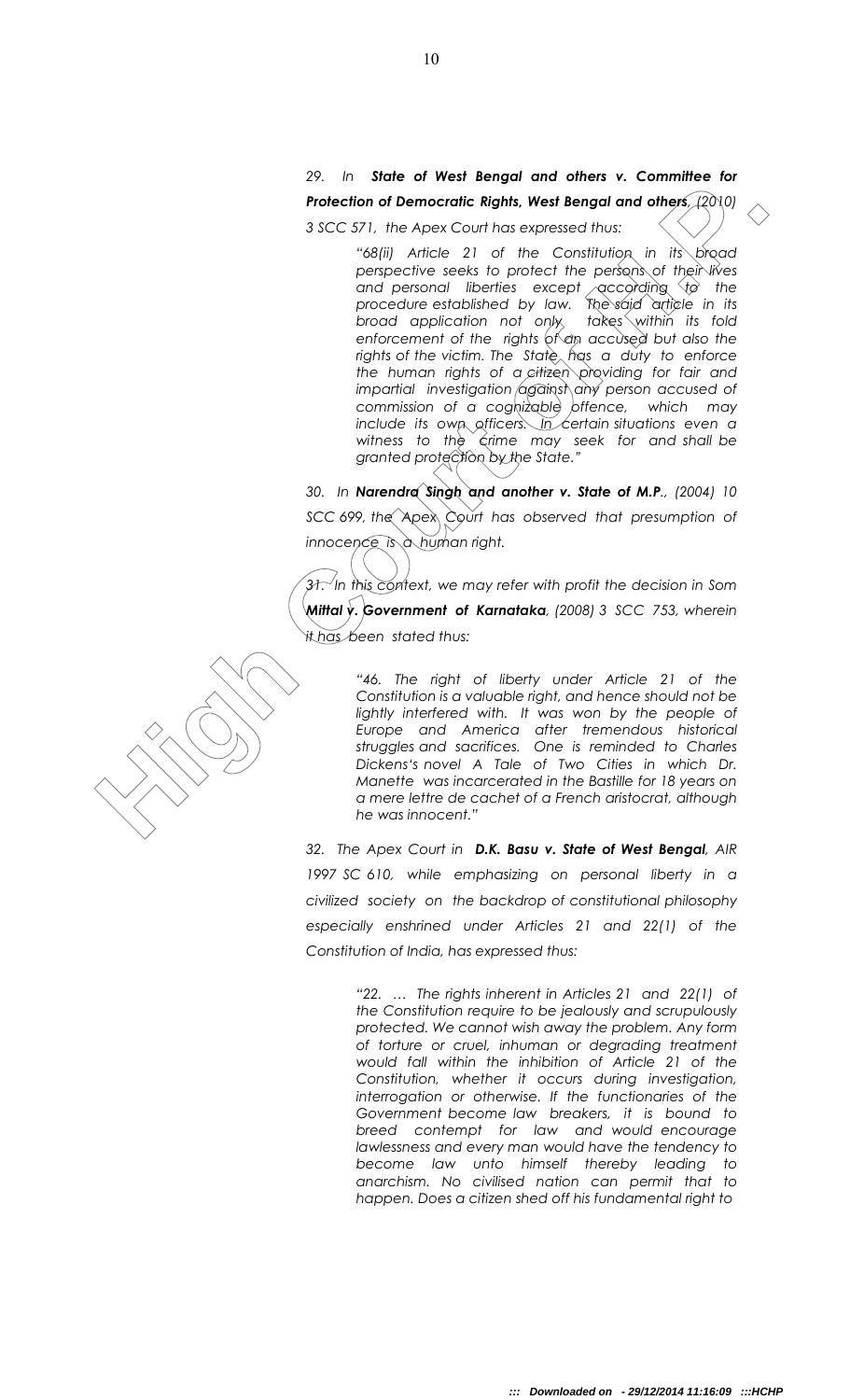*life, the moment a policeman arrests him? Can the right to life of a citizen be put in abeyance on his arrest? These questions touch the spinal cord of human rights jurisprudence. The answer, indeed, has to be an emphatic 'No'. The precious right guaranteed*  by Article 21 of the Constitution of India cannot be *denied to convicts, undertrials, detenus and other prisoners in custody, except according to the procedure established by law by placing such reasonable restrictions as are permitted by law."*

*In the said case, regard being had to the difficulties faced by the accused persons and keeping in view the concept that the action of the State must be "right, just and fair" and that there should not be any kind of torture, their Lordships issued the following directions:*

> *"36. We, therefore, consider it appropriate to issue the following requirements to be followed in all cases of arrest or detention till legal provisions are made in that behalf as preventive measures:*

> *(1) The police personnel carrying out the arrest and handling the interrogation of the arrestee should bear accurate, visible and clear identification and name* tags with their designations. The particulars of all *such police personnel who handle interrogation of the arrestee must be recorded in a register.*

conser to many lot the specific studies of the specific studies of the control of the specific studies of the precision of the properties of the properties of the properties of the court of the specific studies of the cour *(2) That the police officer carrying out the arrest of the arrestee shall prepare a memo of arrest at the time of arrest and such memo shall be attested by at least one witness, who may be either a member of the*  family of the arrestee or a respectable person of the *locality from where the arrest is made. It shall also be counter signed by the arrestee and shall contain the time and date of arrest.*

*(3) A person who has been arrested or detained and is being held in custody in a police station or interrogation center or other lock-up, shall be entitled to have one friend or relative or other person known to him or having interest in his welfare being informed, as soon as practicable, that he has been arrested and is being detained at the particular place, unless the attesting witness of the memo of arrest is himself such a friend or a relative of the arrestee.*

*(4) The time, place of arrest and venue of custody of an arrestee must be notified by the police where the next friend or relative of the arrestee lives outside the district or town through the Legal Aid Organisation in the District and the police station of the area concerned telegraphically within a period of 8 to 12 hours after the arrest.*

*(5) The person arrested must be made aware of this right to have someone informed of his arrest or detention as soon as he is put under arrest or is detained.*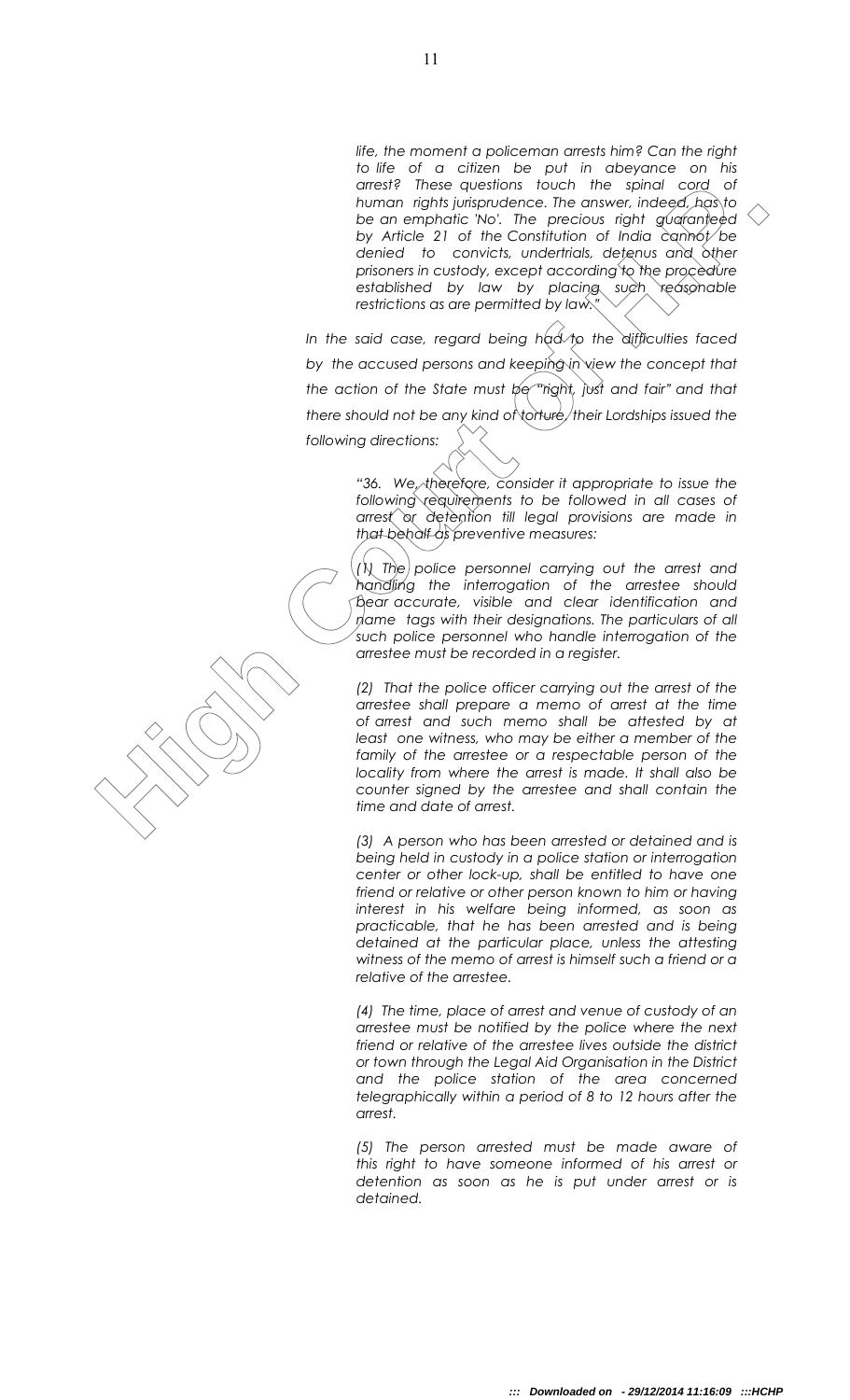*(6) An entry must be made in the diary at the place of detention regarding the arrest of the person which shall also disclose the name of the next friend of the person who has been informed of the arrest and the names and particulars of the police officials in whose custody the arrestee is.*

*(7) The arrestee should, where he so requests, be also examined at the time of his arrest and major and minor injuries, if any, present on his/her body, must be recorded at that time. The "Inspection Memo" must be signed both by the arrestee and the police officer effecting the arrest and its copy provided to the arrestee.*

*(8) The arrestee should be subjected to medical examination by a trained doctor every 48 hours during his detention in custody by a doctor on the panel of approved doctors appointed by Director, Health Services of the concerned State or Union Territory, Director, Health Services should prepare such a penal for all Tehsils and Districts as well.*

*(9) Copies of all the documents including the memo of arrest, referred to above, should be sent to the Illaqa Magistrate for his record.*

*(10) The arrestee may be permitted to meet his lawyer during interrogation, though not throughout the interrogation.*

detention displaced the mean of the pear notices.<br>
the pear of the control of the pear of the next fluend of the control of the control of the control of the state of the state of the detector<br>
In the pearse of the mean of *(11) A police control room should be provided at all district and state headquarters, where information regarding the arrest and the place of custody of the arrestee shall be communicated by the officer causing the arrest, within 12 hours of effecting the arrest and at the police control room it should be displayed on a conspicuous notice board."*

*33. Recently, in the decision rendered in Siddharam Satlingappa Mhetre v. State of Maharashtra and others (Criminal Appeal No.2271/2010 decided on 2.12.2010), the Apex Court, while dealing with the concept of liberty, has opined thus:*

> *"41. All human beings are born with some unalienable rights like life, liberty and pursuit of happiness. The importance of these natural rights can be found in the fact that these are fundamental for their proper existence and no other right can be enjoyed without the presence of right to life and liberty.*

> *42. Life bereft of liberty would be without honour and dignity and it would lose all significance and meaning and the life itself would not be worth living. That is why "liberty" is called the very quintessence of a civilized existence.*

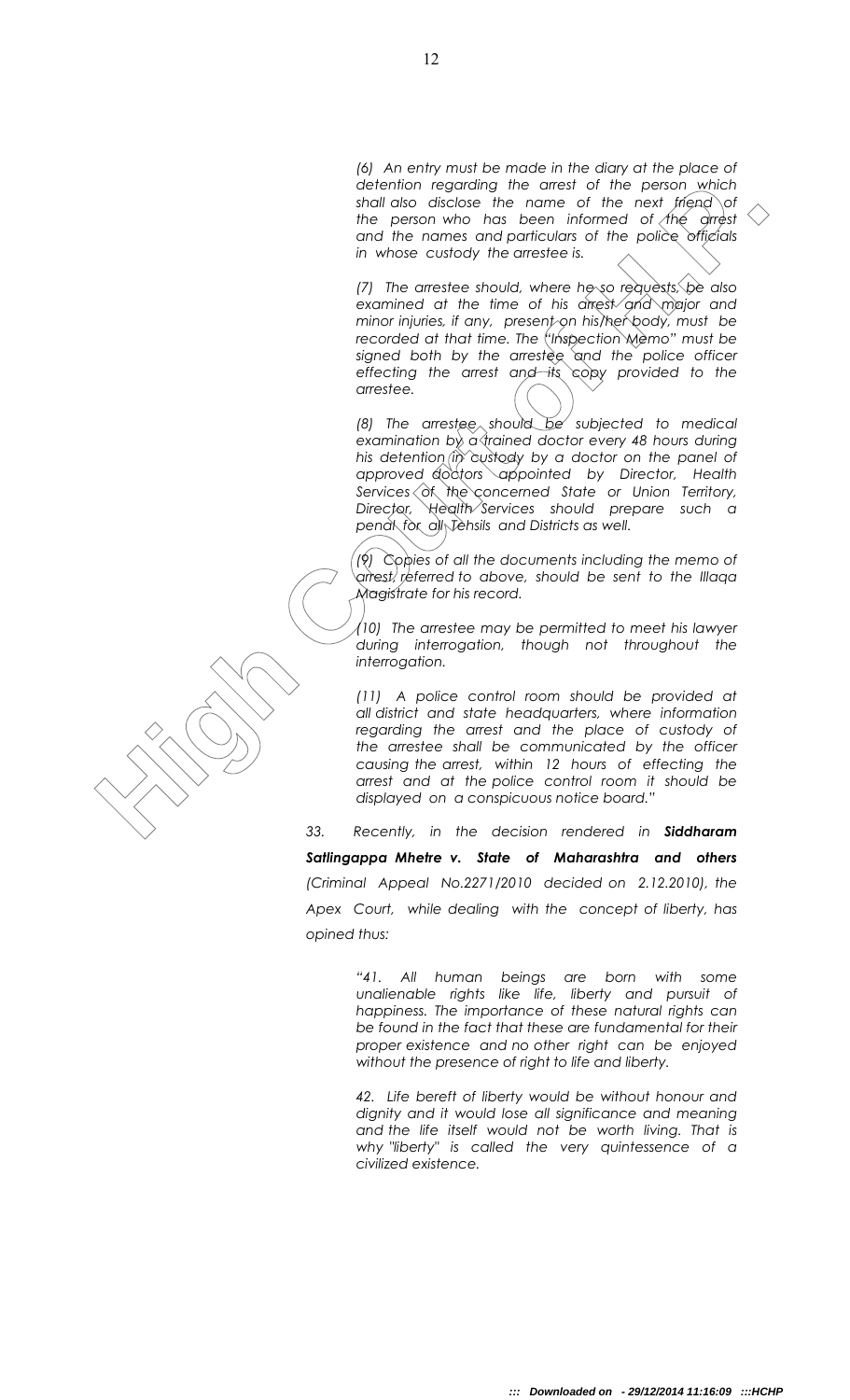**Example 19 cargo and the liberty of the interfering the material by the properties and the liberty of illustration of North Oxfords and the court of North Court of North Oxfords and the court of North Oxfords and the cour** *43. Origin of "liberty"' can be traced in the ancient Greek civilization. The Greeks distinguished between the liberty of the group and the liberty of the individual. In*  431 B.C., an Athenian statesman described that the *concept of liberty was the outcome of two notions, firstly, protection of group from attack and secondly, the ambition of the group to realize itself as fully as possible through the self-realization of the individual by way of human reason. Greeks assigned the duty of protecting their liberties to the State. According to Aristotle, as the state was a means to fulfil certain*  fundamental needs of human nature and was a means *for development of individuals' personality in association of fellow citizens so it was natural and necessary to man. Plato found his "republic" as the best source for the achievement of the self-realization of the people."*

*After so holding, their Lordships referred to various jurisprudential thought expounded by eminent jurists which we think it condign to reproduce:*

> *"53. Roscoe Pound, an eminent and one of the greatest American Law Professors aptly observed in his book "The Development of Constitutional Guarantee of Liberty" that whatever, `liberty' may mean today, the liberty is guaranteed by our bills of rights, "is a reservation to the individual of certain fundamental reasonable expectations involved in life in civilized society and a freedom from arbitrary and unreasonable exercise of the power and authority of those who are designated or chosen in a politically organized society to adjust that society to individuals."*

> *54. Blackstone in "Commentaries on the Laws of England", Vol.I, p.134 aptly observed that "Personal liberty consists in the power of locomotion, of changing situation or moving one's person to whatsoever place one's own inclination may direct, without imprisonment or restraint unless by due process of law".*

*X X X X X X X X* 

*57. Eminent former Judge of this Court, Justice H.R. Khanna in a speech as published in 2 IJIL, Vol.18 (1978), p.133 observed that "liberty postulates the creation of a climate wherein there is no suppression of the human spirits, wherein, there is no denial of the opportunity for the full growth of human personality, wherein head is held high and there is no servility of the human mind or enslavement of the human body".* 

*Thereafter, their Lordships referred to life and liberty under our Constitution and opined thus:*

> *"61. Life and personal liberty are the most prized possessions of an individual. The inner urge for freedom is a natural phenomenon of every human being. Respect for life, liberty and property is not merely a norm or*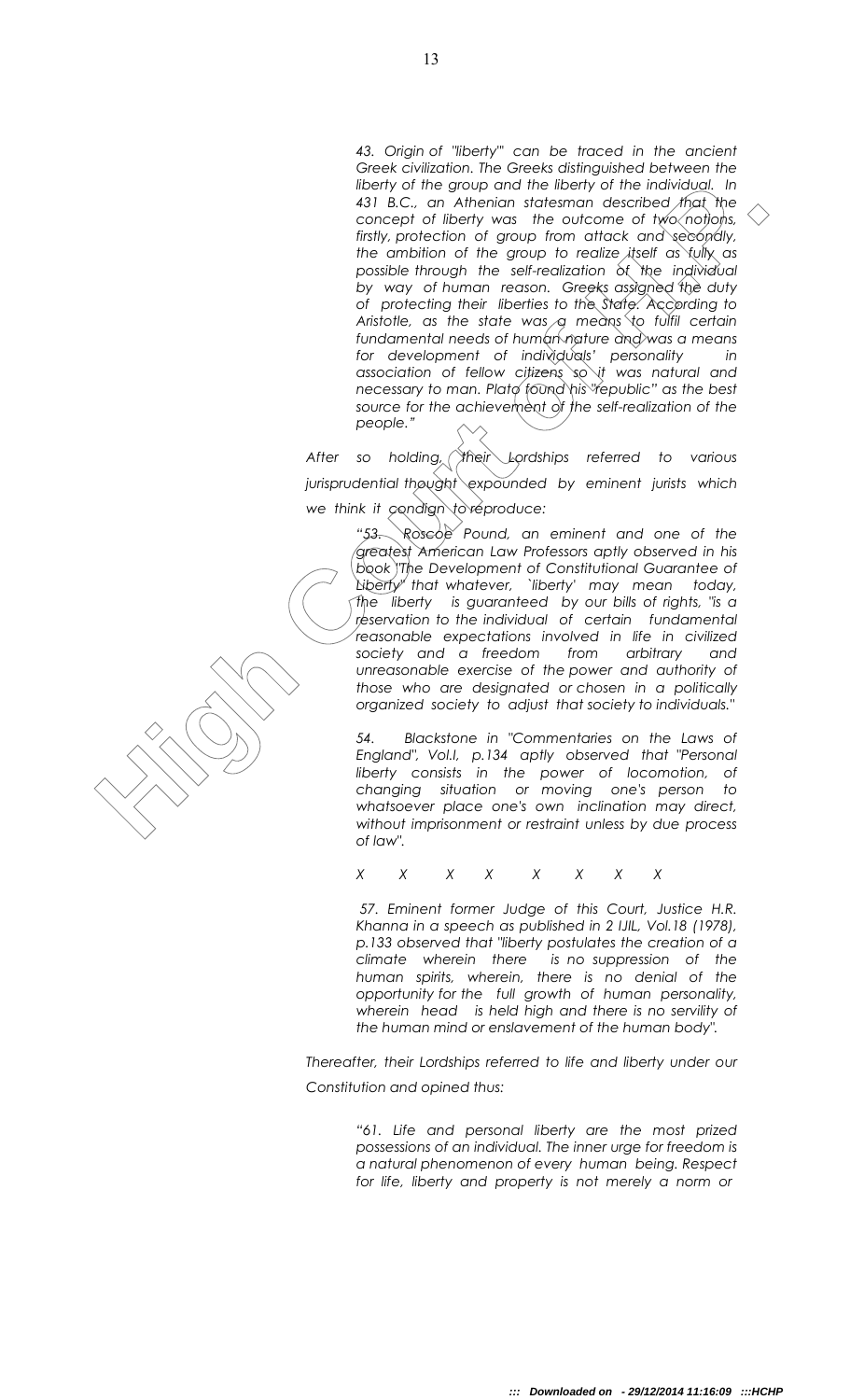*a policy of the State but an essential requirement of any civilized society."*

*In this regard, we think it seemly to reproduce paragraphs 71 and 72 of the said decision:*

In this regard, we think it seemly to reproduce paragrigate 71<br>
and 72 of the said decision:<br>
"IT, The abject of Article 21 \time (a) and the said decision:<br>
"IT and before the court of Article 21 \time (a)  $\mu$  only<br>
mann *"71. The object of Article 21 is to prevent encroachment upon personal liberty in any manner. Article 21 is repository of all human rights*  essentially for a person or *,* a citizen. A fruitful and *meaningful life presupposes full of dignity, honour, health* and welfare. In  $\langle$  the modern "Welfare *Philosophy", it is for the State to ensure these essentials of life to all its citizens, and if possible to non-citizens. While invoking the provisions of Article 21, and by referring to the oft-quoted statement of Joseph Addision, "Better to die ten thousand deaths than wound my honour", the Apex court in Khedat Mazdoor Chetana Sangath v. State of M.P. and Others (1994) 6 SCC 260 posed to itself a question "If dignity or honour vanishes what remains of life"? This is the significance of the Right to Life and Personal Liberty guaranteed under the Constitution of India in its third part.* 

*72. This court in Central Inland Water Transport Corporation Ltd. and Another v. Brojo Nath Ganguly and Another (1986) 3 SCC 156 observed that the law must respond and be responsive to the felt and discernible compulsions of circumstances that would be equitable, fair and justice, and unless there is anything to the contrary in the statute, Court must take cognizance of that fact and act accordingly."*

*34. From the aforesaid enunciation of law, it is graphically vivid that fair and impartial investigation is a facet of Article 21 of the Constitution of India and presumption as regards the innocence of an accused is a human right. Therefore, a person who is booked under criminal law has a right to know the nature of allegations so that he can take necessary steps to safeguard his liberty. It is imperative in a country governed by Rule of Law as crusaders of liberty have pronounced 'Give me liberty, or give me death'. Not for nothing it has been said that when a dent is created in t he spine of liberty, it leads to a rainbow of chaos.*

*35. At this juncture, we may profitably refer to a part of the first Menon & Pai Foundation Law Lecture delivered at Cochin by Lord David Pannick, Queen's Counsel, wherein he has spoken thus:*

> *"We should respect human rights in difficult times as well as in tolerable times because we are battling against terrorism precisely so that we can maintain a*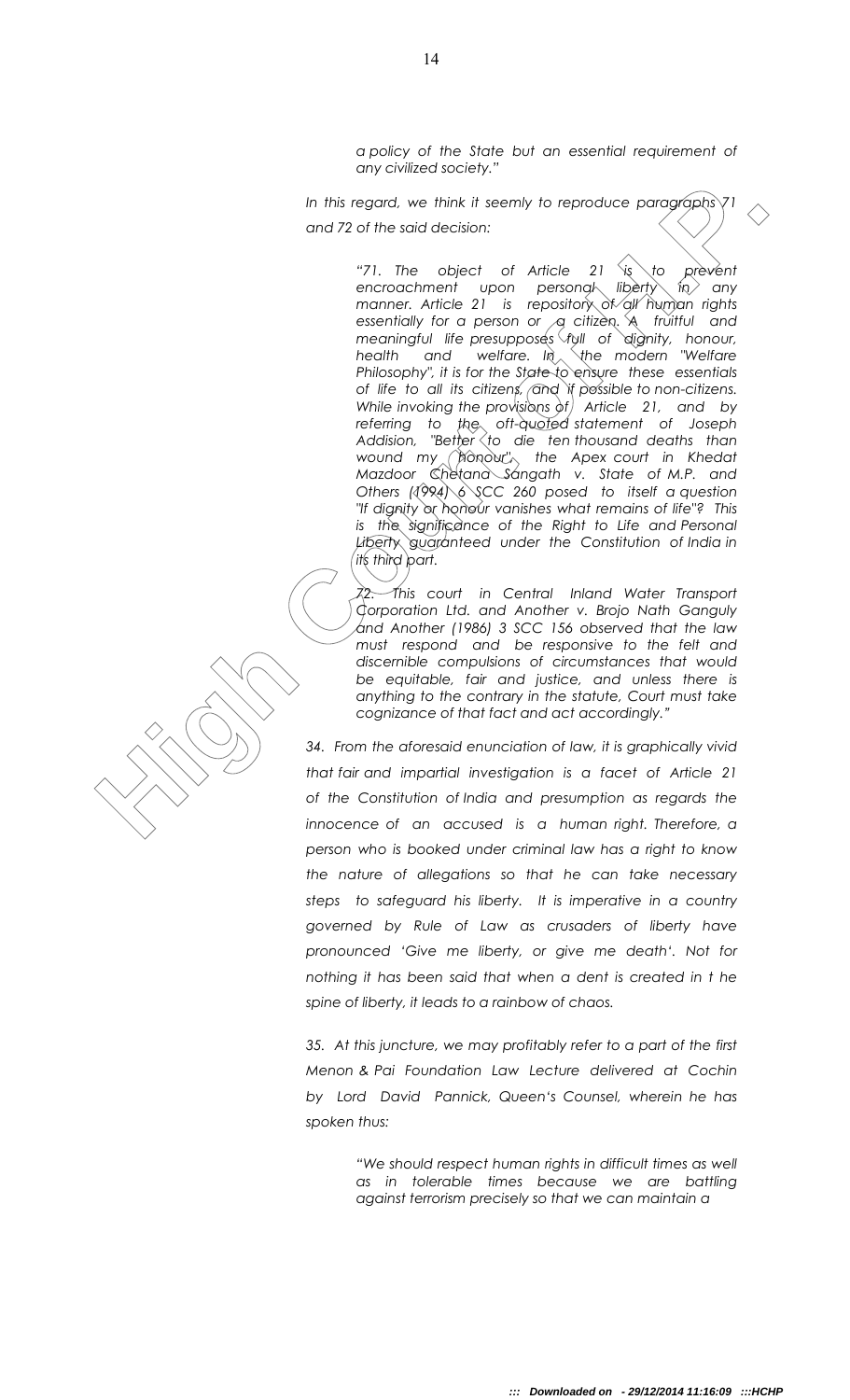*democratic society in which we enjoy individual liberty, the right to debate and dissent, and all the other freedoms that we cherish and which the terrorists abhor. To discard those values even temporarily, devalues all of us. And it would hand a victory to the terrorists, part of whose goal is to destroy the values we cherish and they despise"*

*The aforesaid luminously throws the laser beam on the cherished value of liberty.*

*36. In this context, it is apt to note that the right to know*  has its own signification. The protagonists of modern *democracy plead and preach with immense enthusiasm and rationally support the principle that the collective has a basic and fundamental right to know about things which are supposed to be known by the society. In The State of Uttar Pradesh v. Raj Narain and others, AIR 1975 SC 865, while dealing with a claim of privilege under Section 123 of the Evidence Act, their Lordships have held as follows:* 

**Exactions that we chest not within the lightning line courts and with the lightning line of the system between the properties of lots and the system between the properties of lots and the system of the properties of the s** *"41. The several decisions to which reference has already been made establish that the foundation of the law behind Sections 123 and 162 of the Evidence Act is the same as in English law. It is that injury to public interest is the reason for the exclusion from disclosure of documents whose contents if disclosed would injure public and national interest. Public interest which demands that evidence be withheld is to be weighed against the public interest in the administration of justice that courts should have the fullest possible access to all relevant materials. When public interest outweighs the latter, the evidence cannot be admitted. The court will proprio motu exclude evidence the production of which is contrary to public interest. It is in public interest that confidentiality shall be safeguarded. The reason is that such documents become subject to privilege by reason of their contents. Confidentiality is not a head of privilege. It is a consideration to bear in mind. It is not that the contents contain material which it would be damaging to the national interest to divulge but rather that the documents would be of class which demand protection. (See 1973 AC 388 (supra) at p. 40). To illustrate, the class of documents would embrace Cabinet papers, Foreign Office dispatches, papers regarding the security to the State and high level inter-departmental minutes. In the ultimate analysis the contents of the document are so described that it could be seen at once that in the public interest the documents are to be withheld. (See Merricks v. Nott Bower. [1964] 1 All ER 717."*

> *We have referred to the same only to show how a larger interest will prevail over the private interest. It is basically in the realm of the doctrine of striking of balance.*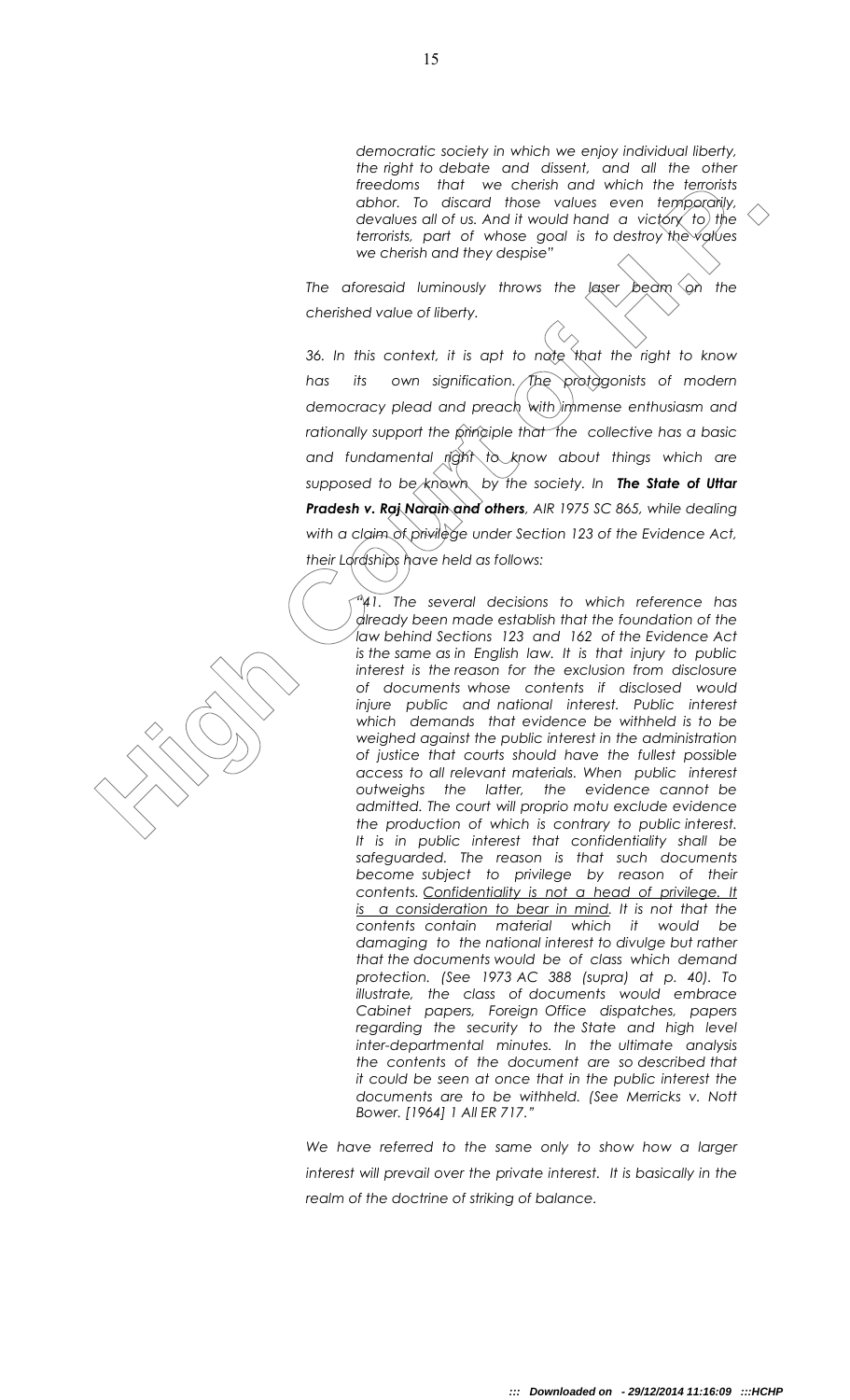# *37. In S.P. Gupta v. Union of India and others, AIR 1982 SC 149, their Lordships opined thus:*

*"73. …Now we agree with the learned counsel on behalf of the petitioners that this immunity should not be lightly extended to any other class of documents, but, at the same time, boundaries cannot be regarded as immutably fixed. The principle is that whenever it is clearly contrary to the public interest for a document to be disclosed, then it is in law immune from disclosure. If a new class comes into existence to which this principle applies, then that class would enjoy the same immunity."*

*Thereafter, their Lordships proceeded to state as follows:*

37. In **S.P. Cupla v. Union of India and others,** AIR 1999 (2.19)<br>
their conditions cipied thus:<br>
"T.a., How we cape with the recording conditions that the intermediation of the dented conditions of the the properties of *"74. …It is necessary to repeat and re-emphasize that this claim of immunity can be justifiably made only, if it is felt that* the disclosure of the document would *be injurious to public interest. Where the State is a party to an action in which disclosure of a document is sought*  by the opposite party, it is possible that the decision *to withhold the document may be influenced by the apprehension that such disclosure may adversely affect the head of the department or the department*  itself or the minister or even the Government or that it *may provoke public criticism or censure in the legislature or in the press, but it is essential that such considerations should be totally kept out in reaching the decision whether or not to disclose the document. So also the effect of the document on the ultimate course of the litigation whether its disclosure would hurt the State in its defence - should have no relevance in making a claim for immunity against disclosure. The sole and only consideration must be whether the disclosure of the document would be detrimental to public interest in the particular case before the Court." [Emphasis supplied]*

*38. In Reliance Petrochemicals Ltd. v. Proprietors of Indian Express Newspapers Bombay Pvt. Ltd. and others, AIR 1989 SC 190, their Lordships, while dealing with the said issue, have ruled thus:*

> *"9. Elaborate arguments were advanced by counsel for both sides. It was contended that there was no contempt of Courts involved herein and furthermore, it was contended that pre-stoppage of newspaper article or publication on matters of public importance was uncalled for and contrary to freedom of Press enshrined in our Constitution and in our laws. The publication was on a public matter, so public debate cannot and should not be stopped. On the other hand, it was submitted that due administration of justice must be unimpaired. We have to balance in the words of Lord Scarman in the House of WP(Crl.) No.468/2010 Page 26 of 35 Lords in Attorney-*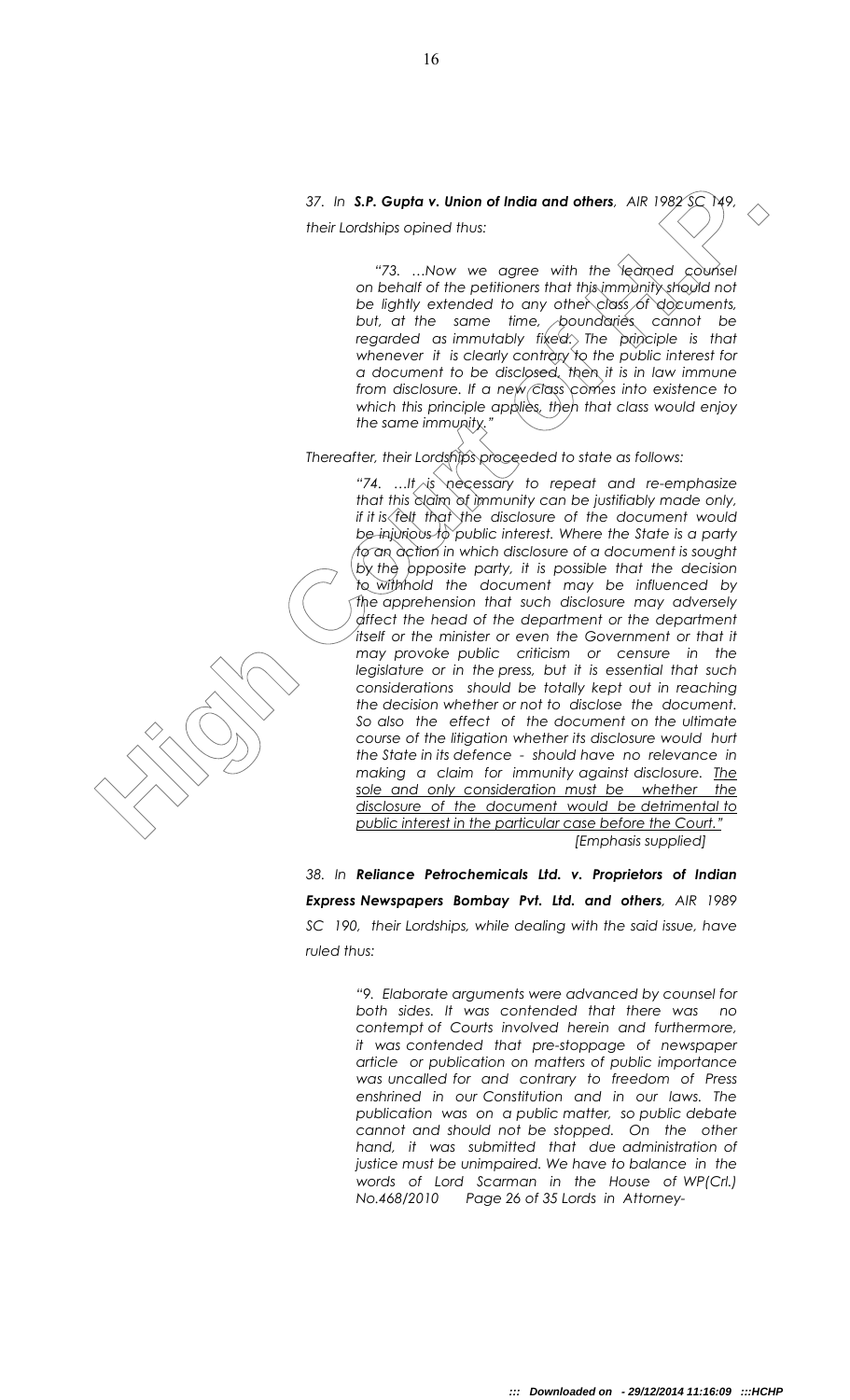*General v. British Broadcasting Corporation, 1981 A.C. 303 at page 354, between the two interests of great public importance, freedom of speech and administration of justice. A balance, in our opinion, has to be struck between the requirements of free press and fair trial in the words of the Justice Black in Harry Bridges v. State of California, (86 Led 252 at page 260)."*

**Example 12** in protonce. Transcending Court of State<br>
in the current of court of the court of the court of the court of the court of the state<br>
of the state of Court of Court of the state and the court of the state<br>
of t *39. Thereafter, their Lordships referred to the decisions rendered in Express Newspapers (Pvt.) Ltd. v. The Union of India,*  AIR 1958 SC 578, **State of Bombay (v. R.M.D. Chamarbaugwala,** *AIR 1957 SC 699, In Re: P.C. Sen, AIR 1970 SC 1821, C.K. Daphtary v. O.P. Gupta, AIR 1971 SC 1132, Indian Express Newspapers (Bombay) Pvt. Ltd. v. Union of India, AIR 1986 SC 515, Harry Bridges v. State of California, 1941-86 Law ed 192, Abrams v. United States, (1918) 63 Law ed 1173, John D. Pennekamp v. State of Flordia, (1945) 90 Law ed 1295, Nebraska Press Association v. Hugh Stuart, (1976) 49 Law ed 2d 683, Attorney General v. British Broadcasting Corpn., (1979) 3 All ER 45, Attorney General v. B.B.C., 1981 AC 303, Attorney General v. Times Newspapers Ltd., (1974) AC 273, Bread Manufacturers Ltd., (1937) 37 SR (NSW) 242 and eventually came to hold as under:*

*"38. In this peculiar situation our task has been difficult and complex. The task of a modern Judge, as has been said, is increasingly becoming complex.*  Furthermore, the lot of a democratic Judge is heavier *and thus nobler. We cannot escape the burden of individual responsibilities in a particular situation in view of the peculiar facts and circumstances of the case. There is no escape in absolute. Having regard, however, to different aspects of law and the several decisions, by which though we are not bound, except the decisions of this Court referred to hereinbefore, about which we have mentioned, there is no decision dealing with this particular problem, we are of the opinion that as the Issue is not going to affect the general public or public life nor any jury is involved, it would be proper and legal, on an appraisal of the balance of convenience between the risk which will be caused by the publication of the article and the damage to the fundamental right of freedom of knowledge of the people concerned and the obligation of Press to keep people informed, that the injunction should not continue any further."*

*40. In Dinesh Trivedi, M.P. and others v. Union of India and others, (1997) 4 SCC 306, while dealing with the facet of right to know, their Lordships have expressed thus:*

> *"16. In modern constitutional democracies, it is axiomatic that citizens have a right to know about the affairs of the Government which, having been*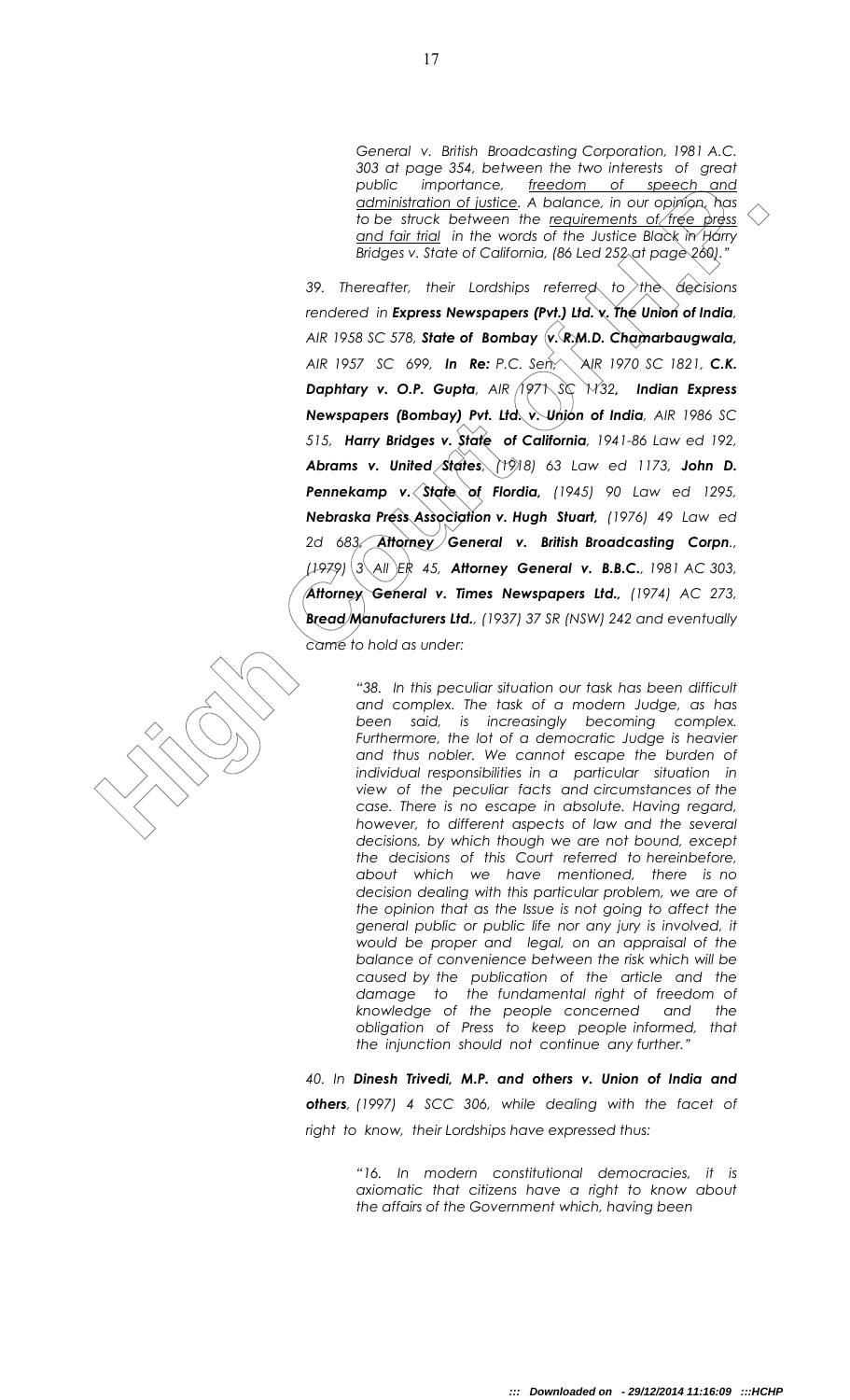*elected by them, seeks to formulate sound policies of governance aimed at their welfare. However, like all other rights, even this right has recognised limitations; it is, by no means, absolute. This Court has had many an opportunity to express itself upon this issue. In the case of State of U.P. v. Raj Narain, (1975) 4 SCC 428, Mathew, J. eloquently expressed this proposition in the following words:*

and the rights, were this couple to the success that is completed by the angle of the proposition in the couple of Hosters is the couple of the couple of the success that is complete this couple of the couple of the couple *"In a government of responsibility like ours, where all the agents of the public must be responsible for their conduct, there*  $\frac{1}{2}$  *few secrets. The people of this country have a right to know every public act, everything that is done in a public way, by their public functionaries. They are entitled to know the particulars of every public transaction in all its bearing. The right to know, which is derived from the concept of freedom of speech, though not absolute, is a factor which should make one wary, when secrecy is claimed for transactions which can, at any rate, have no repercussion on public security. To cover with veil of secrecy, the common routine business, is not in the interest of the public. Such secrecy can seldom be legitimately desired. It is generally desired for the purpose of parties and politics or personal selfinterest or bureaucratic routine. The responsibility of officials to explain and to justify their acts is the chief safeguard against oppression and corruption."*

#### *[Emphasis added]*

*41. Be it noted, in the said case, their Lordships referred to the decision in S.P. Gupta (supra) opining that the ordinary rule is that secrecy must be an exception, justifiable only when it is demanded by the requirement of public interest and eventually came to hold that to ensure the continued participation of the people in the democratic process, they must be kept informed of the vital decisions taken by the Government and the basis thereof. Democracy, therefore, expects openness and openness is a concomitant of a free society and sunlight is the best disinfectant. After so stating, their Lordships have proceeded to state as follows:*

> *"19. But it is equally important to be alive to the dangers that lie ahead. It is important to realise that undue popular pressure brought to bear on decision-makers in Government can have frightening side-effects. If every action taken by the political or executive functionary is transformed into a public controversy and made subject to an enquiry to soothe popular sentiments, it will undoubtedly have a chilling effect on the independence of the decision-maker who may find it safer not to take any decision. It will paralyse the entire system and bring it to a grinding halt. So we have two conflicting situations almost*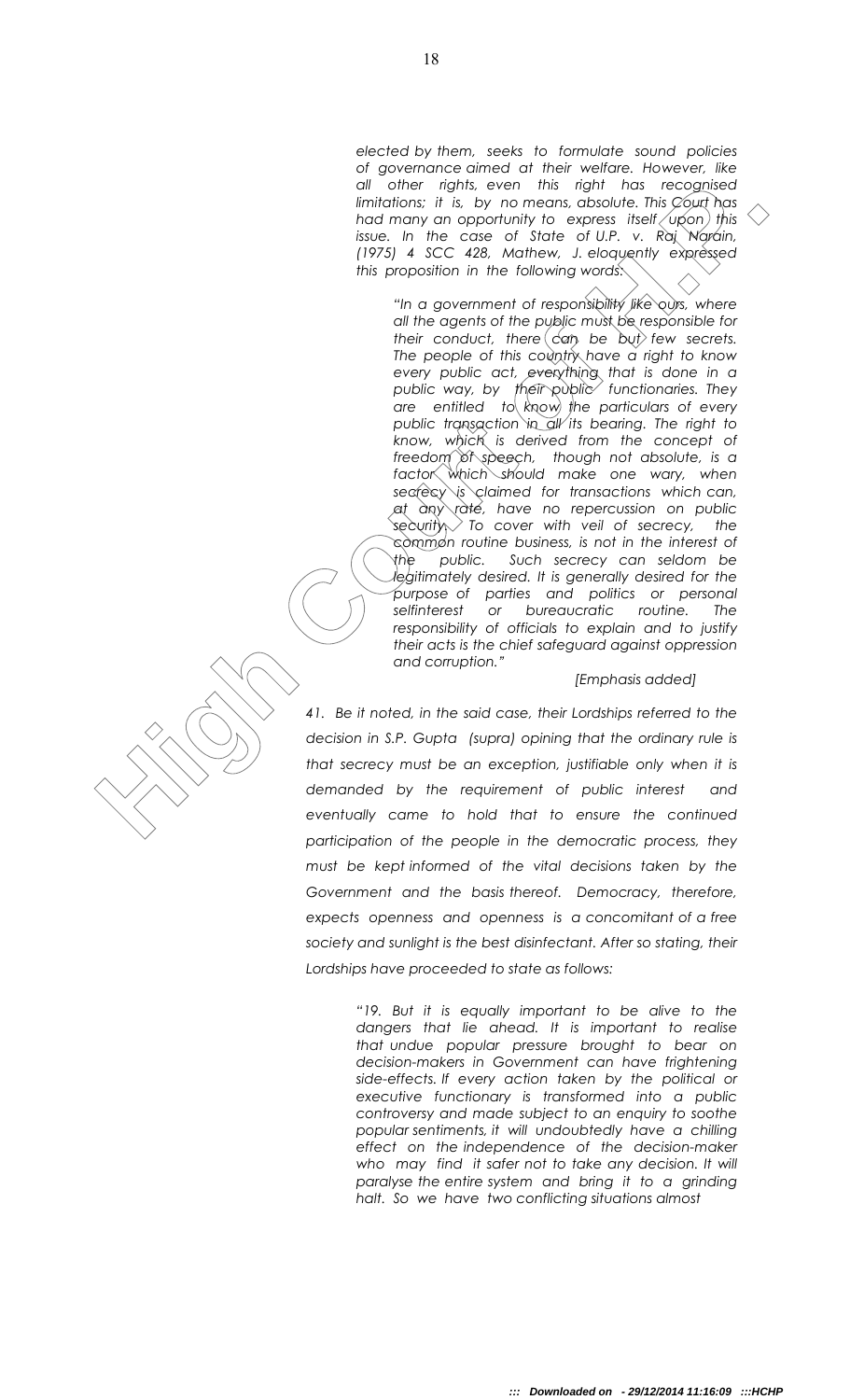*enigmatic and we think the answer is to maintain a fine balance which would serve public interest."*

15. Articles 21 and 22 of the Constitution of India provide that liberty of a citizen cannot be interfered or curtailed lightly by the authorities, which reads as follows:-

> *"21. Protection of life and personal liberty:- No person shall be deprived of his life or personal liberty except according to procedure established by law.*

*22. Protection against arrest and detention in certain cases-*

*(1) No person who is arrested shall be detained in custody without being informed, as soon as may be, of the grounds for such arrest nor shall he be denied the right to consult, and to be defended by, a legal practitioner of his choice.* 

Micles 21 and 22 of the Constitution of India provide <br>
that liberty of a citizen cannot be interfered or curtained lightly by<br>
the outhorities, which reads as follows:<br>
"21. **Protection of** *III***e and personal liberty:** No *(2) Every person who is arrested and detained in custody shall be produced before the nearest magistrate within a period of twenty-four hours of such arrest excluding the time necessary*  for the journey from the place of arrest to the court of the *magistrate and no such person shall be detained in custody beyond the said period without the authority of a magistrate.* 

*(3) Nothing in clauses (1) and (2) shall apply-*

*(a) to any person who for the time being is an enemy alien; or*

*(b) to any person who is arrested or detained under any law providing for preventive detention.*

*(4) No law providing for preventive detention shall authorise the detention of a person for a longer period than three months unless-*

*(a) an Advisory Board consisting of persons who are, or have been, or are qualified to be appointed as, Judges of a High Court has reported before the expiration of the said period of three months that there is in its opinion sufficient cause for such detention:*

*Provided that nothing in this sub-clause shall authorise the detention of any person beyond the maximum period prescribed by any law made by Parliament under sub-clause (b) of clause (7); or*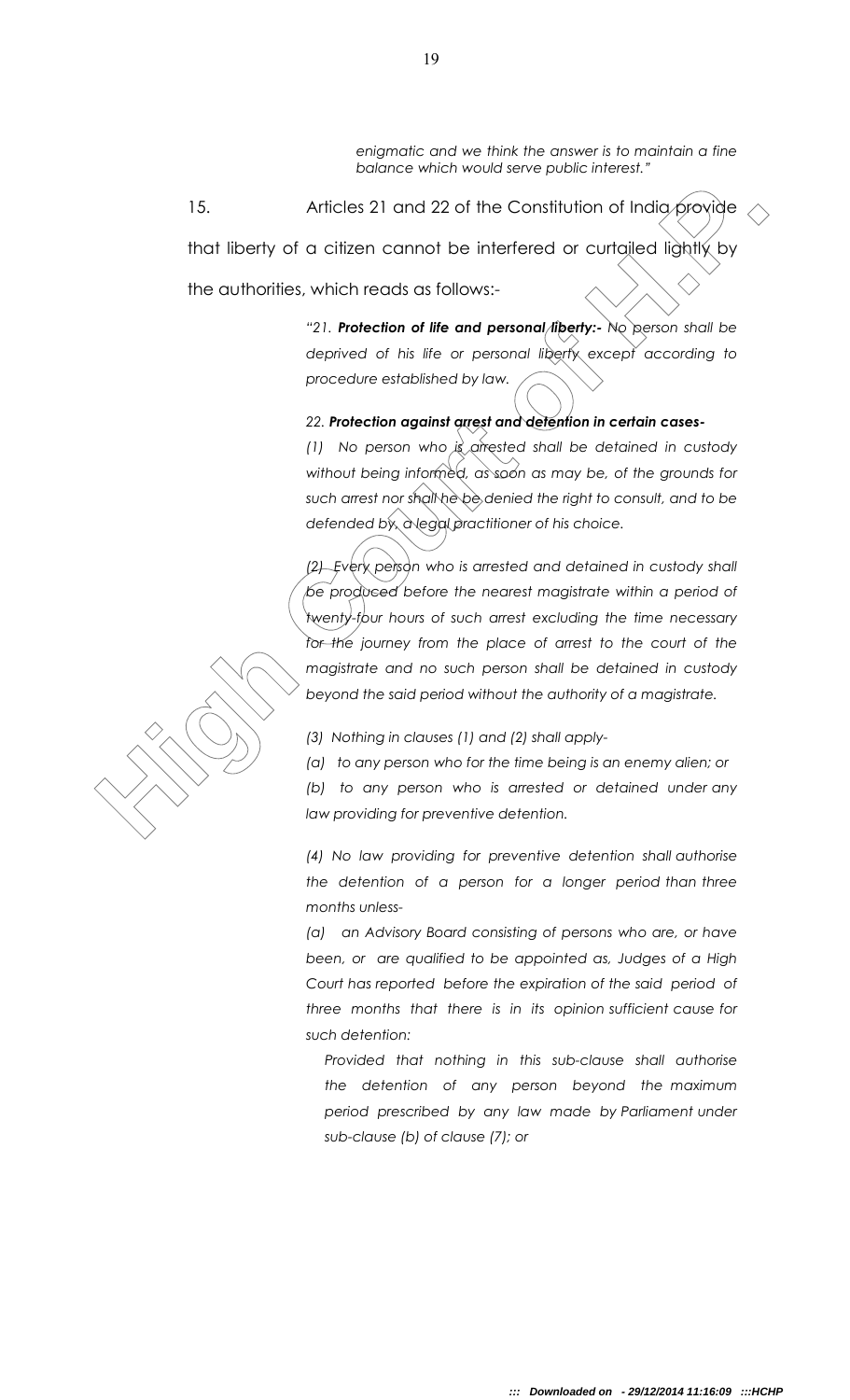*(b) such person is detained in accordance with the provisions of any law made by Parliament under subclauses (a) and (b) of clause (7).*

*(5) When any person is detained in pursuance of an order made under any law providing for preventive detention, the*  authority making the order shall, as soon as may be, *communicate to such person the grounds on which the order has been made and shall afford him the earliest opportunity of making a representation against the order.*

*(6) Nothing in clause (5) shall require the authority making any such order as is referred to in that clause to disclose facts which such authority considers to be against the public interest to disclose.*

*(7) Parliament may by law prescribe-*

*providents of they law made by Parliament under Juby convents foll and (b) of clouse B).***<br>
(c) When any person is detoined in pursuance of an oxige the distribution of the authority media entre show providing for present** *(a) the circumstances under which, and the class or classes of cases in which, a person may be detained for a period longer than three months under any law providing for preventive detention without obtaining the opinion of an Advisory Board in accordance with the provisions of sub-clause (a) of clause (4);*

*(b) the maximum period for which any person may in any class or classes of cases be detained under any law providing for preventive detention; and* 

*(c) the procedure to be followed by an Advisory Board in an inquiry under sub-clause (a) of clause (4)."*

16. The expression 'personal liberty' is not restricted to freedom from physical restraint but includes a full range of rights which has been interpreted and conferred by the Apex Court in a host of decisions. The State has a sacrosanct duty to preserve the liberties of citizens and every act touching the liberty of a citizen has to be tested on the anvil and touchstone of Article 21 of the Constitution of India, both substantive and also on the cannons of procedural or adjective law.

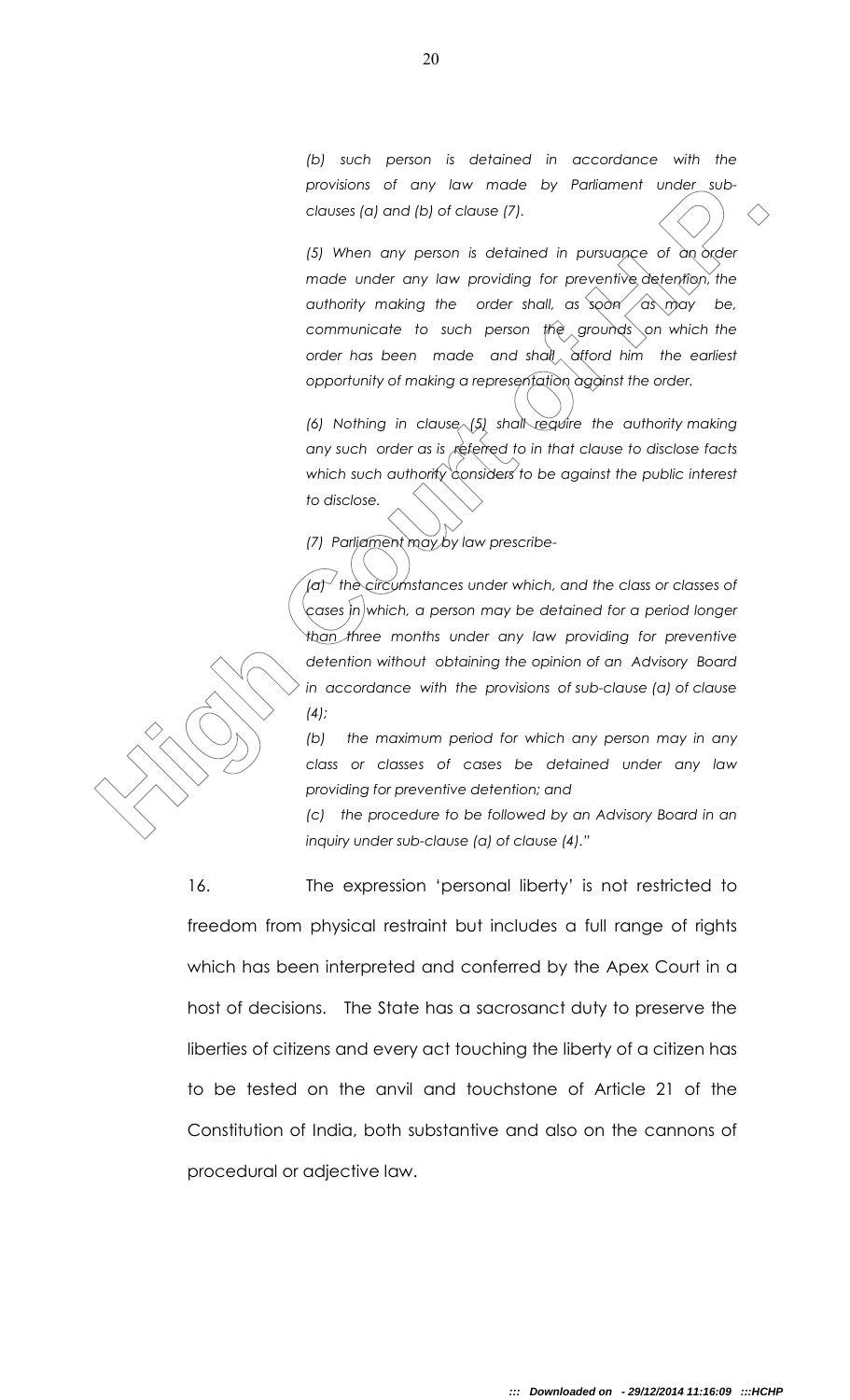The motion Act, 2005 is in place, which has been enacted in origin to the motion Act, 2005 is in place, which has been enacted in order to ensure secure and more effective access to information. It is an act to provide for 17. At this stage, it has be to be noted that a Right to Information Act, 2005 is in place, which has been enacted in order to ensure secure and more effective access to information. It is an act to provide for setting out the practical regime of right to information for citizens to secure access to information under the control of public authorities, in order to promote transparency and accountability in the working of every public authorities. It is specifically stated that democracy requires an informed citizenry and transparency of information which are vital to its functioning and also to contain corruption and to hold Governments and their instrumentalities accountable to the governed.

18. **The Division bench of Delhi High court after taking** into consideration large number of cases and Rules, has held that the accused is entitled to receive a copy of FIR even from the police, since FIR was a public document and therefore, persons who is in custody of the same is liable to give a copy thereof to the person who has interest in the same or whose interest is adversely affected by the same.

19. The Delhi High Court then issued directions regarding making available copy of First Information Report to the accused at an earlier state, as prescribed under Section 207 Cr.P.C. and also uploading the copies of FIR on the official website of the police. The decision of Delhi High Court inturn was followed by a Division Bench of Orrisa High Court in *Arun Kumar Budhia Vs. State of Orissa and another* (W.P.(Crl.) No. 1096 of 2011), and based on those two decisions, the Maharashtra Chief Information Commissioner (SCIC)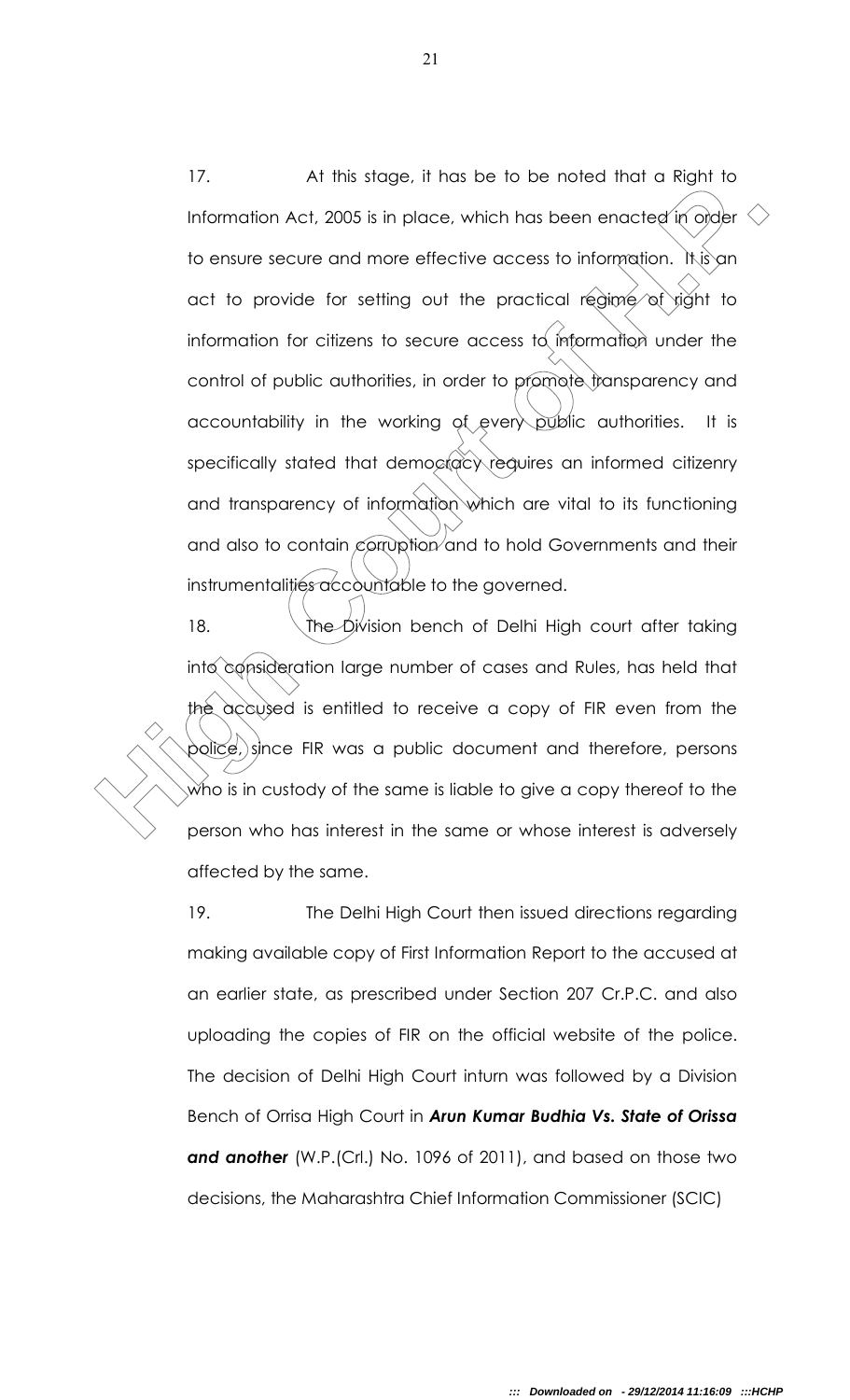directed the Director General of Police to publish all the First Information Reports (FIRs) except those decided by an Officer of Deputy Superintendent of Police level on its website. The Division  $\leq$ Bench judgment of Delhi High Court has subsequently been followed by the Punjab and Haryana High Court and directions were issued to upload the FIRs on the official website of Police Department w.e.f. 1st July, 2013.

**Example 1** the state of Philosophy Superintendent of Police level on its website. The Division Senach judgment of Delhi High Court has subsequently been followed by the Punjab and Haryana High Court And directions were is 20. Now once it cannot be disputed that FIR is a public document, then why the same should be kept out from public domain. Notably, the FIRs are already uploaded on the official website of the Police Department, but with restrictive usage for intra departmental purpose only. Being a public document, the FIR cannot be withheld from public domain and would not only lend credence but would bring transparency in the working of the Police Department in case the same is put in public domain.

In this background, it has become imperative that certain directions be issued. Therefore, taking cue from the judgment passed by the learned Division Bench of Delhi High Court, the following directions are issued:-

- *(i) The accused is entitled to get a copy of the First Information report at an earlier stage as prescribed under Section 207 of the Cr.P.C.*
- *(ii) An accused who has reasons to suspect that he has been roped in a criminal case and his name may be finding place in a First Information Report can submit an application through his representative/agent/parokar for grant of a certified copy before the concerned police officer or to the Superintendent of Police on payment of such fee which is payable for obtaining such a copy*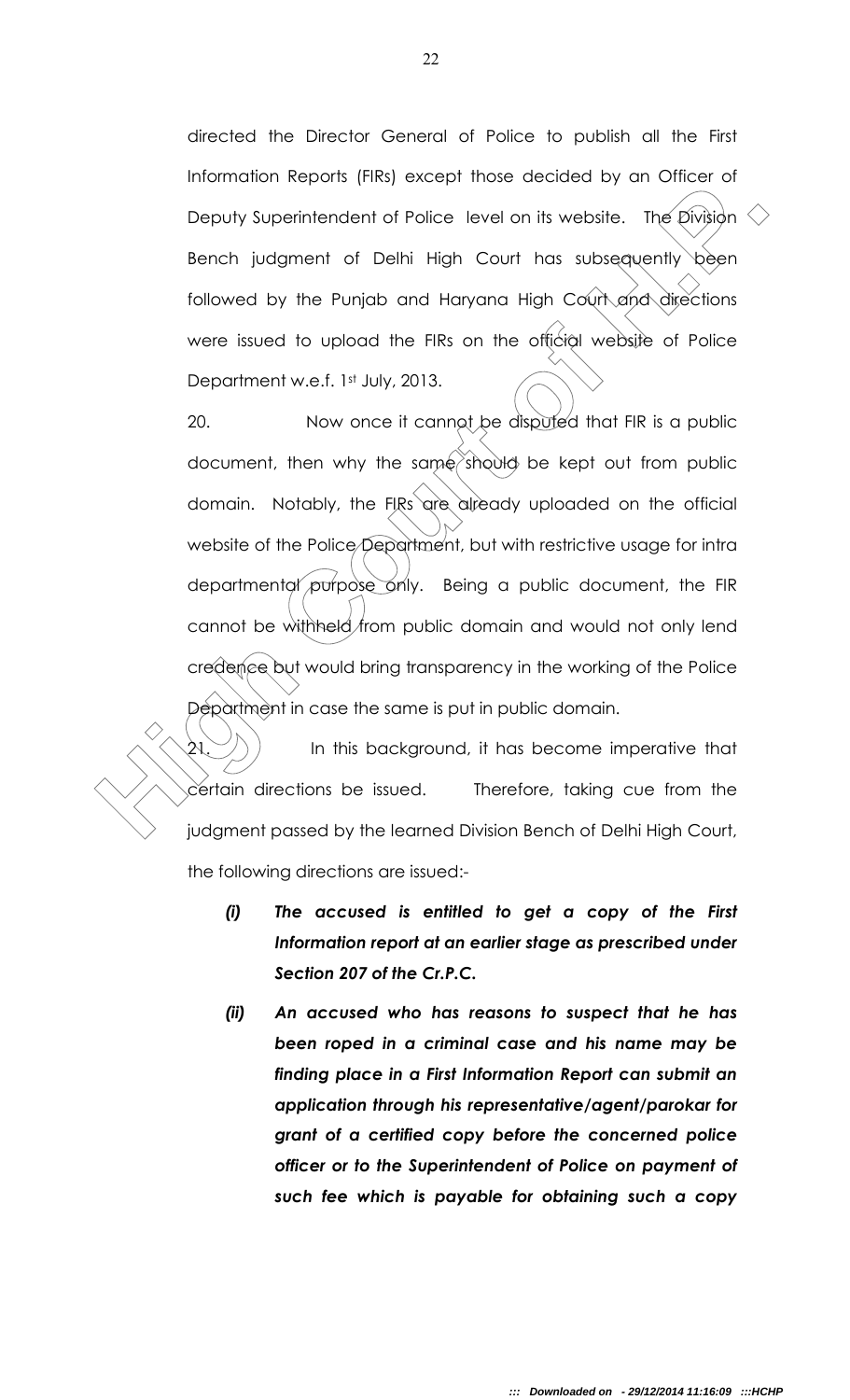*from the court. On such application being made, the copy shall be supplied within twenty-four hours.*

- *(iii) Once the First Information Report is forwarded by the*  police station to the concerned Magistrate or any *Special Judge, on an application being filed for certified copy on behalf of the accused, the same shall be given by the court concerned within two working days. The aforesaid direction has nothing to do with the statutory mandate inhered under Section 207 of the Cr.P.C.*
- (ii) Once the First information Report is forwarded by the conduction of the concerned Magistrate or only Special Judge, on an application being filed for certified copy on behalf of the accused, the same shall be given by *(iv)* The copies of FIR, unless reasons recorded regard *being had to the nature of the offence that the same is sensitive in nature, should be uploaded on the Himachal Pradesh Police website within twenty-four hours of lodging of the FIR so that the accused or any person connected with the same can download the FIR and file appropriate application before the court as per law for redressal of his grievances.*

*(v) The decision not to upload the copy of the FIR on the website of H.P. Police shall not be taken by an officer below the rank of Deputy Superintendent of Police and that too by way of a speaking order. A decision so taken by the Deputy Superintendent of Police shall also be duly communicated to the Area magistrate.* 

- *(vi) The word 'sensitive' apart from the other aspects which may be thought of being sensitive by the competent authority as stated hereinbefore would also include concept of privacy regard being had to the nature of the FIR.*
- *(vii) In case a copy of the FIR is not provided on the ground of sensitive nature of the case, a person grieved by the said action, after disclosing his identity, can submit a representation with the Superintendent of Police who*